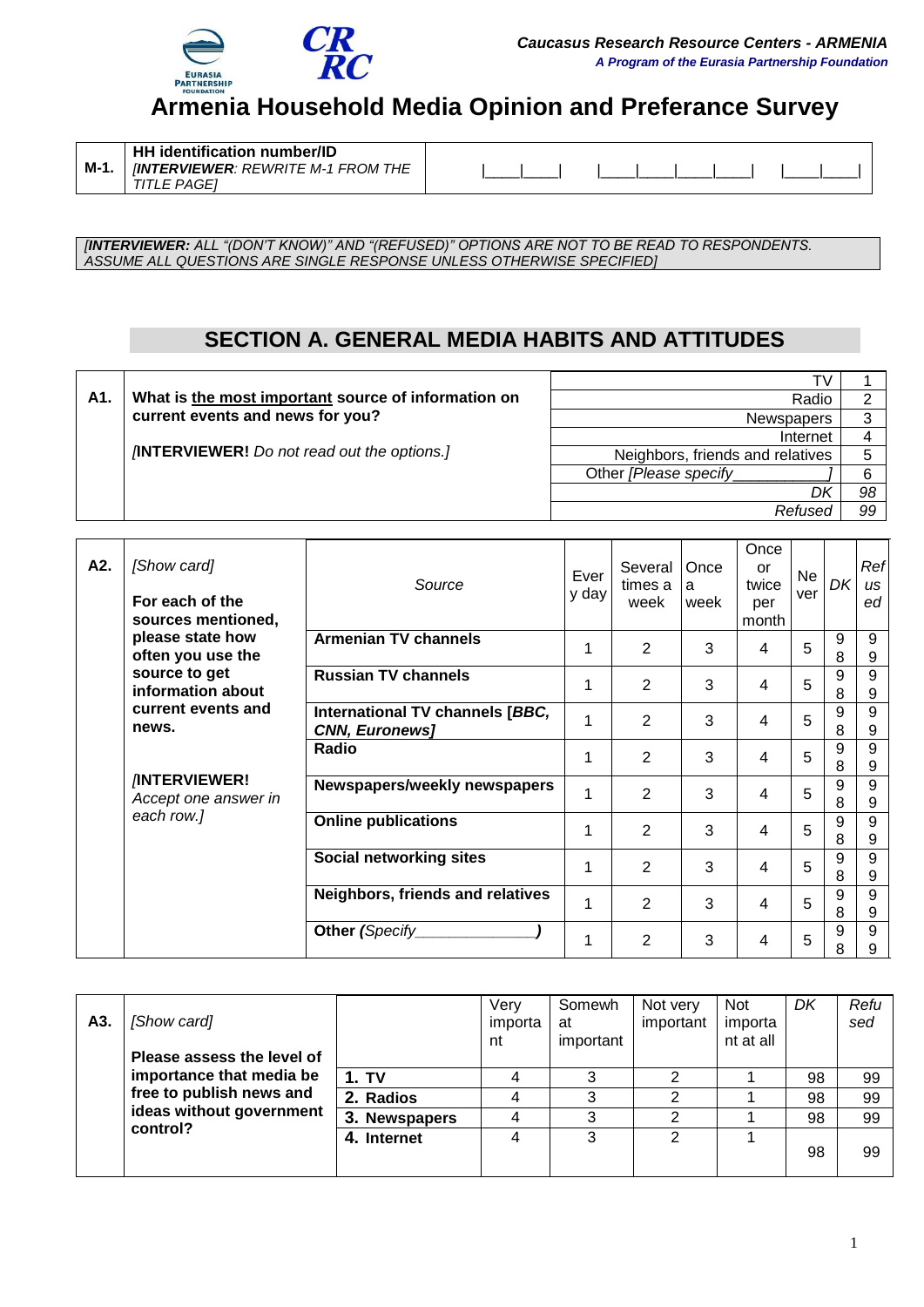| A4. | How much do you agree that<br>TVs, radios, newspapers and |                          | T٧<br>s |    | <b>Radios   Newspapers</b> | Online<br>publication |                  |
|-----|-----------------------------------------------------------|--------------------------|---------|----|----------------------------|-----------------------|------------------|
|     | online publications cover                                 | <b>Strongly agree</b>    | 4       |    |                            |                       |                  |
|     | current events objectively?                               | Agree                    | 3       | 3  |                            |                       | l=> A6l          |
|     |                                                           | <b>Disagree</b>          | ົ       | ົ  |                            |                       |                  |
|     |                                                           | <b>Strongly disagree</b> |         |    |                            |                       |                  |
|     |                                                           | DK                       | 98      | 98 | 98                         | 98                    |                  |
|     |                                                           | Refused                  | 99      | 99 | 99                         | 99                    | $\Rightarrow$ A6 |

|     | In your opinion, what may be the main | Censorship                         |    |
|-----|---------------------------------------|------------------------------------|----|
| A5. | reason for non-objective coverage?    | <b>Political affiliation</b>       | 2  |
|     |                                       | <b>Business affiliation</b>        | 3  |
|     |                                       | <b>Financial limitations</b>       | 4  |
|     |                                       | Low professionalism of journalists | 5  |
|     |                                       | Self-censorship                    | 6  |
|     |                                       | Other [Specify                     | 7  |
|     |                                       | DK                                 | 98 |
|     |                                       | Refused                            | 99 |

|     |                      |    |                                     | Trust | Somewh   | Don't | Don't    | ΝA | DΚ | Re <sub>l</sub> |
|-----|----------------------|----|-------------------------------------|-------|----------|-------|----------|----|----|-----------------|
| A6. | [Show card]          |    |                                     | very  | at trust | trust | trust at |    |    | fusl            |
|     |                      |    |                                     | much  |          |       | all      |    |    | ed              |
|     | <b>Please assess</b> |    | <b>National TV channels</b>         | 4     | 3        | 2     |          | 97 | 98 | 99              |
|     | your level of trust  | 2. | <b>Local TV channels</b>            | 4     | 3        | 2     |          | 97 | 98 | 99              |
|     | toward each of       | 3. | <b>National radio stations</b>      | 4     | 3        | 2     |          | 7  | 98 | 99              |
|     | information          | 4. | <b>Local radio stations</b>         | 4     | 3        | 2     |          | 97 | 98 | 99              |
|     | sources on a 4-      | 5. | <b>National newspapers</b>          | 4     | 3        | 2     |          | 97 | 98 | 99              |
|     | point scale.         | 6. | Local newspapers                    | 4     | 3        | 2     |          | 97 | 98 | 99              |
|     |                      |    | <b>Online publications</b>          | 4     | 3        | 2     |          | 97 | 98 | 99              |
|     |                      |    | 8. Social networking<br>sites       | 4     | 3        | 2     |          | 97 | 98 | 99              |
|     |                      | 9. | Neighbors, friends and<br>relatives |       | 3        | 2     |          | 97 | 98 | 99              |

|     |                       |    |                                | A lot | Some | Not            | Not at | N/A | D  | Ref |
|-----|-----------------------|----|--------------------------------|-------|------|----------------|--------|-----|----|-----|
| A7. | [Show card]           |    |                                |       |      | much           | all    |     |    | use |
|     |                       |    |                                |       |      |                |        |     |    | d   |
|     | According to you, how |    | <b>National TV channels</b>    | 4     | 3    | 2              |        | 97  | 98 | 99  |
|     | much independence     | 2. | <b>Local TV channels</b>       | 4     | 3    | 2              |        | 97  | 98 | 99  |
|     | do the media have     | 3. | <b>National radio stations</b> | 4     | 3    | 2              |        | 97  | 98 | 99  |
|     | from government       |    | <b>Local radio stations</b>    | 4     | 3    | 2              |        | 97  | 98 | 99  |
|     | and/or business       | 5. | <b>National newspapers</b>     | 4     | 3    | 2              |        | 97  | 98 | 99  |
|     | control in Armenia?   | 6. | <b>Local newspapers</b>        | 4     | 3    | 2              |        | 97  | 98 | 99  |
|     |                       |    | <b>Online publications</b>     | 4     | 3    | $\overline{2}$ |        | 97  | 98 | 99  |
|     |                       | 8. | Social networking sites        | 4     | 3    | 2              |        | 97  | 98 | 99  |

|     |                                                         | Does not influence at all |    |
|-----|---------------------------------------------------------|---------------------------|----|
| A8. | Please assess how much do the owners of media influence | <b>Hardly influences</b>  |    |
|     | on the content of broadcasting or publication?          | Influences somewhat       |    |
|     |                                                         | Influences very much      |    |
|     |                                                         |                           | 98 |
|     |                                                         | Refused                   | 99 |
|     |                                                         |                           |    |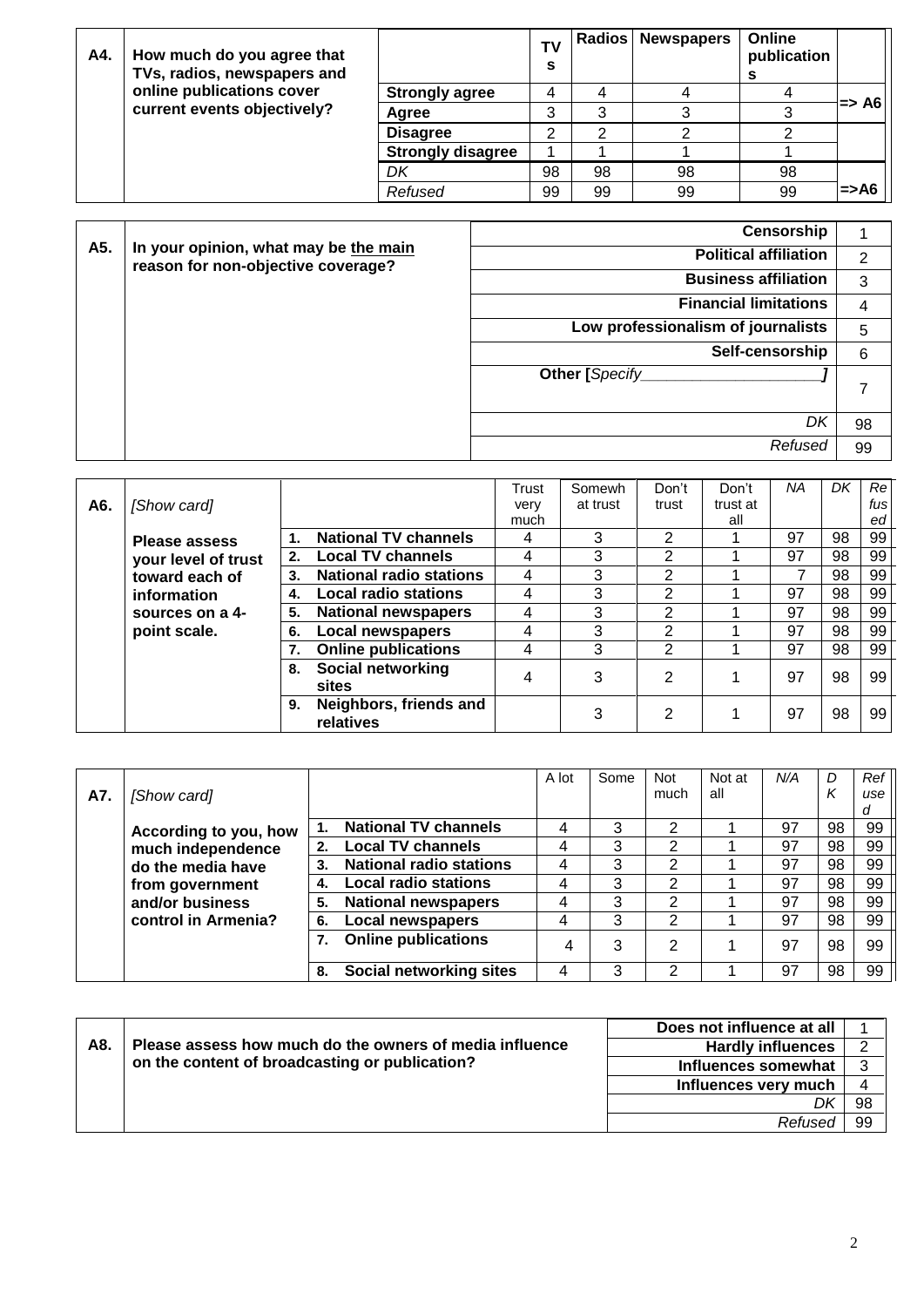|                   |                                                                                                      | Yes | No. |                   | Ref |
|-------------------|------------------------------------------------------------------------------------------------------|-----|-----|-------------------|-----|
|                   |                                                                                                      |     |     |                   | use |
|                   |                                                                                                      |     |     |                   | d   |
| A9.               | Are you aware that Armenia is in the process of switching to digital<br>television?                  |     |     | 98                | 99  |
| A <sub>10</sub> . | Do you know that digital television provides better quality of TV channels?                          |     |     | 98                | 99  |
| A <sub>11</sub> . | Do you know that digital television provides a possibility to watch more TV<br>channels?             |     |     | 98                | 99  |
| A <sub>12</sub> . | Are you willing to make expenses to buy special equipment, if needed to<br>watch digital television? |     |     | 98                | 99  |
| A <sub>13</sub> . | Are you aware of any broadcast regulatory committee that controls the                                |     |     | 98                | 99  |
|                   | activities of media?                                                                                 |     |     | $\Rightarrow$ A15 |     |

| A <sub>14</sub> . |                                  |          | Council of Public TV and Radio Company of Armenia |    |
|-------------------|----------------------------------|----------|---------------------------------------------------|----|
|                   | Which committees do you<br>know? |          | National Commission for TV and Radio of Armenia   |    |
|                   |                                  |          | Other                                             |    |
|                   | <b>INTERVIEWER!</b> Do not read  | (Specifv |                                                   |    |
|                   | the option. Accept all answers.] |          | Don't remember the name                           |    |
|                   |                                  |          | Refused                                           | 99 |

| A <sub>15</sub> . | How much are you interested in<br>political news? | Verv<br>interested | Quite<br>interested | Hardly<br>interested | Not interested at<br>all | DK | Refus<br>ea |
|-------------------|---------------------------------------------------|--------------------|---------------------|----------------------|--------------------------|----|-------------|
|                   |                                                   |                    |                     |                      |                          | 98 | 99          |

| A16. | [Show card]                                             |                    | Don't trust<br>at all | Don't trust | Somewhat<br>trust | Trust verv<br>much | Dŀ | Ref<br>use<br>d |
|------|---------------------------------------------------------|--------------------|-----------------------|-------------|-------------------|--------------------|----|-----------------|
|      | How much do you<br>trust each of these<br>institutions? | 1. Executive power |                       |             |                   |                    | 98 | 99              |
|      |                                                         | 2. Legislative     |                       |             | 3                 |                    | 98 | 99              |
|      |                                                         | 3. power           |                       |             |                   |                    |    |                 |
|      |                                                         | 4. Judicial power  |                       |             | 3                 |                    | 98 | 99              |
|      |                                                         | 5. Mass media      |                       | ົ           | 3                 |                    | 98 | 99              |

| A17. | [Show card] Please assess which topics about foreign policy and international relations                                                                                                          | <b>None</b> | 96 |  |
|------|--------------------------------------------------------------------------------------------------------------------------------------------------------------------------------------------------|-------------|----|--|
|      | you want to get more information from the media in the scale of 1 to 10, where the most                                                                                                          | DK          | 98 |  |
|      | important is 10, the least important is 1?                                                                                                                                                       |             |    |  |
| 1.   | Resolution of the Karabagh conflict                                                                                                                                                              |             |    |  |
| 2.   | Normalization of Armenian-Turkish relations (opening of the borders, establishment of diplomatic relations,<br>contacts between governments and social structures)                               |             |    |  |
| 3.   | Activities of the Armenian representatives in CoE and other international organizations (OSCE, UN, NATO, etc.)                                                                                   |             |    |  |
| 4.   | Foreign policy of Armenia                                                                                                                                                                        |             |    |  |
| 5.   | Foreign and domestic policy of the USA, Armenian-USA relations                                                                                                                                   |             |    |  |
| 6.   | Activities of EU, Armenian-EU relations                                                                                                                                                          |             |    |  |
| 7.   | Regional developments (in Iran, in Turkey out of the context of the Armenian-Turkish relations, in Azerbaijan out<br>of the Karabagh conflict context, in Georgia, and Russia in South Caucasus) |             |    |  |
| 8.   | Issue of recognition of the Armenian Genocide of 1915 in the world                                                                                                                               |             |    |  |
| 9.   | World news                                                                                                                                                                                       |             |    |  |
| 10.  | Activities of the Armenian Diaspora                                                                                                                                                              |             |    |  |
| 11.  | Situation in Nagorno Karabagh (domestic issues out of context of the conflict)                                                                                                                   |             |    |  |

| A18. | [Show card] Using the same scale, please assess which topics about domestic policy you<br>want to get more information from the media? |  | <b>None</b> | 96 |
|------|----------------------------------------------------------------------------------------------------------------------------------------|--|-------------|----|
|      |                                                                                                                                        |  |             | 98 |
|      |                                                                                                                                        |  | Refused     | 99 |
| 1.   | Future national elections in Armenia, changes in Electoral Code of the RA (2012 Parliamentary elections and                            |  |             |    |
|      | 2013 Presidential elections)                                                                                                           |  |             |    |
| 2.   | Activities of the RA President, his administration, and people media affiliates with him                                               |  |             |    |
| 3.   | Activities of the RA National Assembly                                                                                                 |  |             |    |
| 4.   | Activities of the RA Government                                                                                                        |  |             |    |
| 5.   | Activities of tax and custom services of the RA                                                                                        |  |             |    |
| 6.   | Activities of pro-governmental political parties of the RA                                                                             |  |             |    |
|      | Activities of opposition political parties of the RA                                                                                   |  |             |    |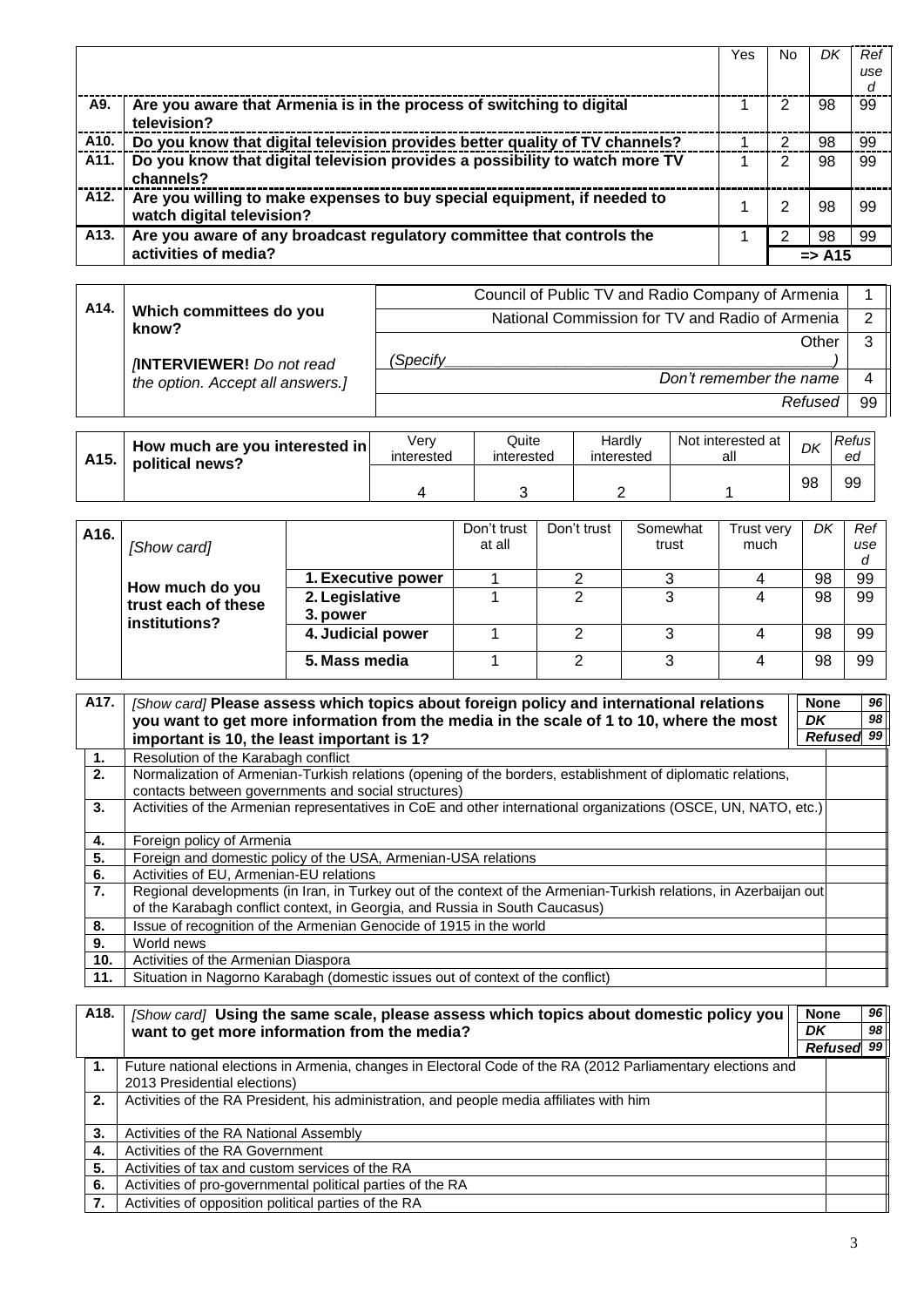| A19. | [Show card] Which topics about economic and social policy you want to get more                                   | <b>None</b> | 96 |
|------|------------------------------------------------------------------------------------------------------------------|-------------|----|
|      | information from the media?                                                                                      | DK          | 98 |
|      |                                                                                                                  | Refused 99  |    |
| 1.   | Ecological problems connected with economic initiatives to mineral extraction and processing                     |             |    |
|      |                                                                                                                  |             |    |
| 2.   | Urban construction and urban ecology                                                                             |             |    |
| 3.   | Corruption, monopoly and oligopoly, unequal competition                                                          |             |    |
| 4.   | Crime situation in Armenia/ criminal chronology                                                                  |             |    |
| 5.   | Growth of prices (on goods and services), low salaries, pensions and social benefits in Armenia                  |             |    |
| 6.   | Unemployment in Armenia                                                                                          |             |    |
| 7.   | Migration                                                                                                        |             |    |
| 8.   | Healthcare issues (quality of medical service, drug and medical service prices), corruption in healthcare system |             |    |
| 9.   | Educational issues (quality, tuition), corruption in educational system                                          |             |    |
| 10.  | Situation in the Armenian army                                                                                   |             |    |
| 11.  | Development of tourism in Armenia                                                                                |             |    |
| 12.  | Violation of human rights and fundamental freedoms                                                               |             |    |
| 13.  | Problems with freedom of speech, independence of media, switching to digital broadcasting                        |             |    |

| A20. | [Show card] Which topics about programming and publications you want to get more                              |    | <b>None</b> |                 |
|------|---------------------------------------------------------------------------------------------------------------|----|-------------|-----------------|
|      | information from the media?                                                                                   | DK |             | 98 <sub>1</sub> |
|      |                                                                                                               |    | Refused     | 99              |
| 1.   | Events in sport                                                                                               |    |             |                 |
| 2.   | Music (pop, classic, national music, Armenian and foreign music)                                              |    |             |                 |
| 3.   | Movies (fiction, television, cartoon, soap operas, theatrical performances, ballet and television versions of |    |             |                 |
|      | operas)                                                                                                       |    |             |                 |
| 4.   | Entertainment programs                                                                                        |    |             |                 |
| 5.   | Intellectual programs (What, where, when, who wants to be a Millionaire, etc.)                                |    |             |                 |
| 6.   | Scientific and educational programs, publications (including health)                                          |    |             |                 |
| 7.   | Arts and cultural life programs, publications                                                                 |    |             |                 |
| 8.   | Natural disasters, emergency situations (accidents, etc.)                                                     |    |             |                 |
|      |                                                                                                               |    |             |                 |
| 9.   | Digital broadcasting transition issues                                                                        |    |             |                 |
| 10.  | Television program content and quality                                                                        |    |             |                 |

| A21. | Do you agree with                                              | Agree strongly with<br>1. News programs should only publish news<br><b>Statement</b> |                                         |    |  |
|------|----------------------------------------------------------------|--------------------------------------------------------------------------------------|-----------------------------------------|----|--|
|      | any of these                                                   | without opinions.                                                                    | Aaree                                   |    |  |
|      | statements, and if<br>2. News programs should publish news and |                                                                                      | Aaree                                   |    |  |
|      | so, do you<br>strongly or just<br>agree with it.               | provide opinions as well.                                                            | Agree strongly with<br><b>Statement</b> |    |  |
|      |                                                                |                                                                                      | Agree with neither                      |    |  |
|      |                                                                | <b>IDO NOT READI</b>                                                                 | DK                                      | 98 |  |
|      |                                                                |                                                                                      | Refused                                 | 99 |  |

### **SECTION B. TV AND RADIO**

|               | During the last 12 | Watched TV and lisented to the radio    |     |                                |
|---------------|--------------------|-----------------------------------------|-----|--------------------------------|
| <b>B1.</b>    | months, have you   | Only watched TV                         |     | [Don't ask B10-B13]            |
| watched TV or |                    | Only listened to the radio              |     | [Don't ask B4-B9]              |
|               | listened to radio? | Neither watched TV, nor listened to the |     |                                |
|               |                    | radio                                   |     |                                |
|               |                    | DK                                      | 98  | $\Rightarrow$ SECTION <b>D</b> |
|               |                    | Refused                                 | -99 |                                |

| B2. | What is the average time you spend watching |              | Watching TV | Listening to<br>the Radio |  |
|-----|---------------------------------------------|--------------|-------------|---------------------------|--|
|     | <b>TV/listening to the Radio?</b>           | Less than 1  |             |                           |  |
|     |                                             | hour         |             |                           |  |
|     | <b>INTERVIEWER!</b> Accept one answer.]     | 1-3 hours    |             |                           |  |
|     |                                             | 3-5 hours    |             |                           |  |
|     |                                             | 5-7 hours    |             |                           |  |
|     |                                             | 7-9 hours    |             | 5                         |  |
|     |                                             | 9-12 hours   |             |                           |  |
|     |                                             | 12 hours and |             |                           |  |
|     |                                             | more         |             |                           |  |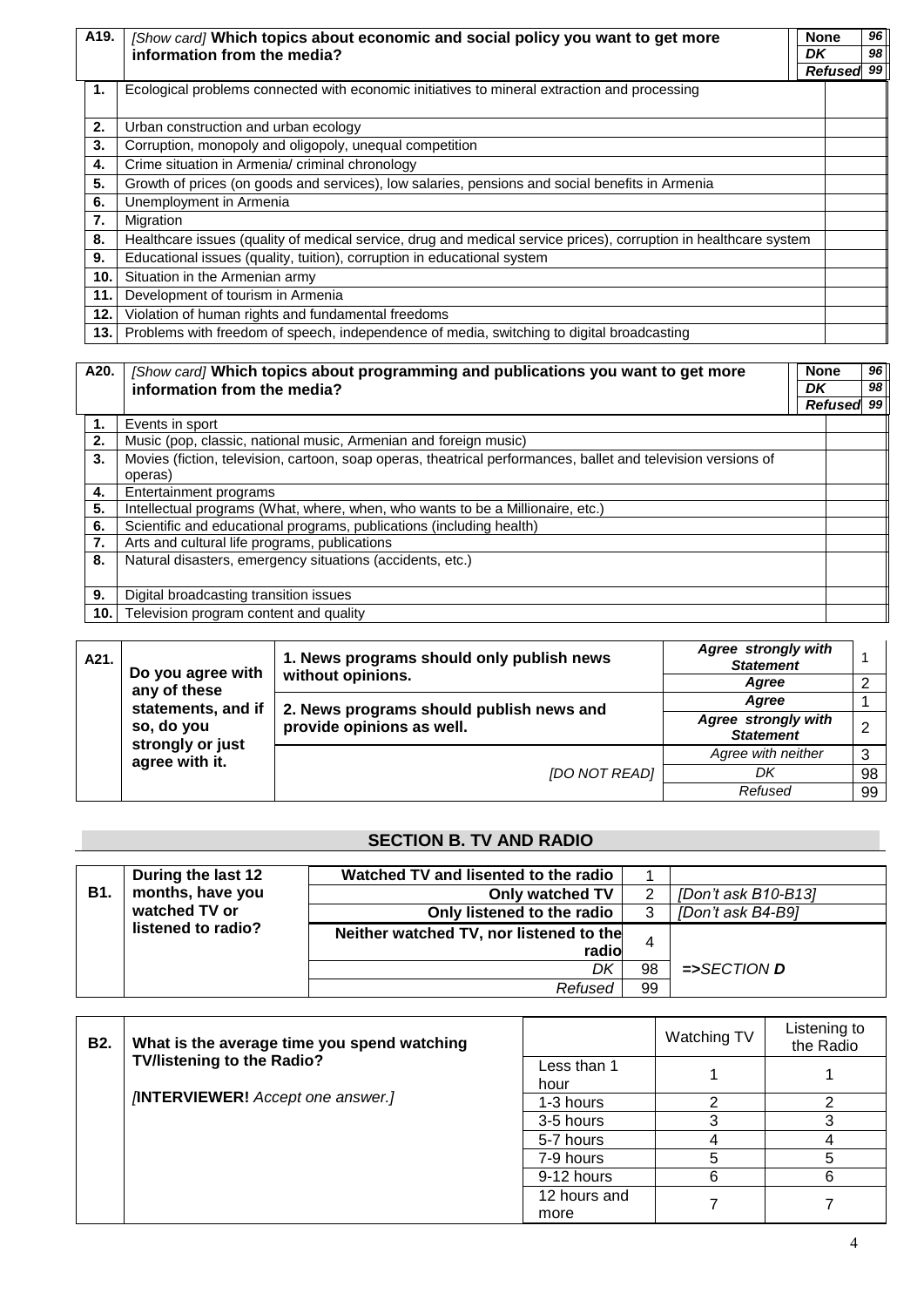| שנ | м<br>$\cdot$ |  |
|----|--------------|--|
|    | n            |  |

| <b>B3.</b> | Which part of the day do you watch TV/listen to |                 | <b>Watching TV</b> | <b>Listening to</b><br>the Radio |
|------------|-------------------------------------------------|-----------------|--------------------|----------------------------------|
|            | the Radio?                                      | 07:00-10:00     |                    |                                  |
|            |                                                 | 10:00-13:00     | 2                  | 2                                |
|            | <b>INTERVIEWER!</b> Accept all answers.]        | 13:00-16:00     | 3                  | 3                                |
|            |                                                 | 16:00-19:00     |                    | 4                                |
|            |                                                 | 19:00-22:00     | 5                  | 5                                |
|            |                                                 | 22:00-24:00     | 6                  | 6                                |
|            |                                                 | 24:00 and later |                    |                                  |
|            |                                                 | DK              | 98                 | 98                               |
|            |                                                 | Refused         | 99                 | 99                               |

## **INTERVIEWER!** ASK B4-B9 ONLY TV VIEWERS *( B1= 1 or 2 )*

| B4.               |                                   |              | =>=>=>=>=>=>B5 |                |               |     | <b>B5. Of all TV channels that</b> |                                           |  |  |
|-------------------|-----------------------------------|--------------|----------------|----------------|---------------|-----|------------------------------------|-------------------------------------------|--|--|
|                   | [Show card]                       |              | Refused        | 99             | $\Rightarrow$ |     |                                    | you watch, which three do                 |  |  |
|                   |                                   |              |                |                | <b>B7</b>     |     |                                    | you trust the most to                     |  |  |
|                   | Which TV channels are available   |              |                |                | Once          |     |                                    | provide accurate                          |  |  |
|                   | for you [circle numbers], and how | Ever         | Several        | Once a         | or            | Nev |                                    | information?                              |  |  |
|                   | frequently do you watch them?     | y day        | times a        | week           | twice         | er  |                                    | [Up three answers, the most               |  |  |
|                   | [One answer in each row]          |              | week           |                | per           |     | 3 <sub>l</sub>                     | trusted 1, the second 2, the third        |  |  |
|                   |                                   |              |                |                | month         |     |                                    |                                           |  |  |
| 1.                | H1                                | 1            | $\overline{2}$ | 3              | 4             | 5   |                                    |                                           |  |  |
| 2.                | H <sub>2</sub>                    | 1            | 2              | 3              | 4             | 5   |                                    |                                           |  |  |
| $\overline{3}$ .  | <b>ALM</b>                        | 1            | $\overline{2}$ | 3              | 4             | 5   |                                    |                                           |  |  |
| 4.                | <b>Armenia TV</b>                 | 1            | $\overline{2}$ | 3              | 4             | 5   |                                    |                                           |  |  |
| 5.                | <b>Ararat</b>                     | 1            | $\overline{c}$ | 3              | 4             | 5   |                                    |                                           |  |  |
| 6.                | <b>ATV</b>                        | 1            | 2              | 3              | 4             | 5   |                                    |                                           |  |  |
| 7.                | AR                                | 1            | $\overline{2}$ | 3              | 4             | 5   |                                    |                                           |  |  |
| 8.                | Dar <sub>21</sub>                 | 1            | $\overline{2}$ | 3              | 4             | 5   |                                    | None<br>96                                |  |  |
| 9.                | <b>Hayrenik TV</b>                | 1            | 2              | 3              | 4             | 5   |                                    | $\overline{98}$<br>DK<br>$\Rightarrow$ B7 |  |  |
| 10.               | <b>Hay TV</b>                     | 1            | $\overline{c}$ | 3              | 4             | 5   |                                    | 99<br>Refused                             |  |  |
| 11.               | <b>Kentron TV</b>                 | 1            | $\overline{2}$ | 3              | 4             | 5   |                                    |                                           |  |  |
| 12.               | <b>Shoghakat TV</b>               | 1            | 2              | 3              | 4             | 5   |                                    |                                           |  |  |
| 13.               | <b>Shant TV</b>                   | 1            | 2              | 3              | 4             | 5   |                                    |                                           |  |  |
| 14.               | TV <sub>5</sub>                   | 1            | $\overline{c}$ | 3              | 4             | 5   |                                    |                                           |  |  |
| 15.               | Yerkir Media                      | 1            | 2              | 3              | 4             | 5   |                                    |                                           |  |  |
| 16.               | <b>Yerevan TV</b>                 | $\mathbf{1}$ | $\overline{2}$ | 3              | 4             | 5   |                                    |                                           |  |  |
| 17.               | <b>RTR Planeta</b>                | 1            | 2              | 3              | 4             | 5   |                                    |                                           |  |  |
| $\overline{18}$ . | Kultura                           | 1            | $\overline{2}$ | $\overline{3}$ | 4             | 5   |                                    |                                           |  |  |
| 19.               | <b>Russian 1st/ORT</b>            | 1            | $\overline{2}$ | 3              | 4             | 5   |                                    |                                           |  |  |
| 20.               | Local TV (the most                | 1            | $\overline{2}$ | 3              | 4             | 5   |                                    |                                           |  |  |
|                   | watched                           |              |                |                |               |     |                                    |                                           |  |  |
| 21.               | Other (specify                    | 1            | 2              | 3              | 4             | 5   |                                    |                                           |  |  |
| 22.               | Other (specify                    | 1            | $\overline{2}$ | 3              | 4             | 5   |                                    |                                           |  |  |

| B6. | [Show card]                                                                                                                                                         | <b>INTERVIEWER!</b> Copy TV channels           |  | 2nd | 3rd |
|-----|---------------------------------------------------------------------------------------------------------------------------------------------------------------------|------------------------------------------------|--|-----|-----|
|     |                                                                                                                                                                     | numbers from B5 written from B4] $\rightarrow$ |  |     |     |
|     | Using 10-point scale, where 1 is don't                                                                                                                              | 1. The programs are interesting                |  |     |     |
|     | agree at all, 10 is fully agree, please rate<br>how much do you agree with assertions<br>about TV stations you trust.<br><b>INTERVIEWER!.</b> In all rows must be a | 2. Information is credible                     |  |     |     |
|     |                                                                                                                                                                     | 3.1 like shown films                           |  |     |     |
|     |                                                                                                                                                                     | 4. Interesting programs for kids               |  |     |     |
|     |                                                                                                                                                                     | 5. I like invited guests                       |  |     |     |
|     | number, either 1-10, or 98, or 99]                                                                                                                                  | 6. Music programs are attractive               |  |     |     |
|     |                                                                                                                                                                     | 7. Good soap operas are shown                  |  |     |     |
|     |                                                                                                                                                                     | 8. Sports programs are good                    |  |     |     |
|     |                                                                                                                                                                     | 9. Entertaining programs are attractive        |  |     |     |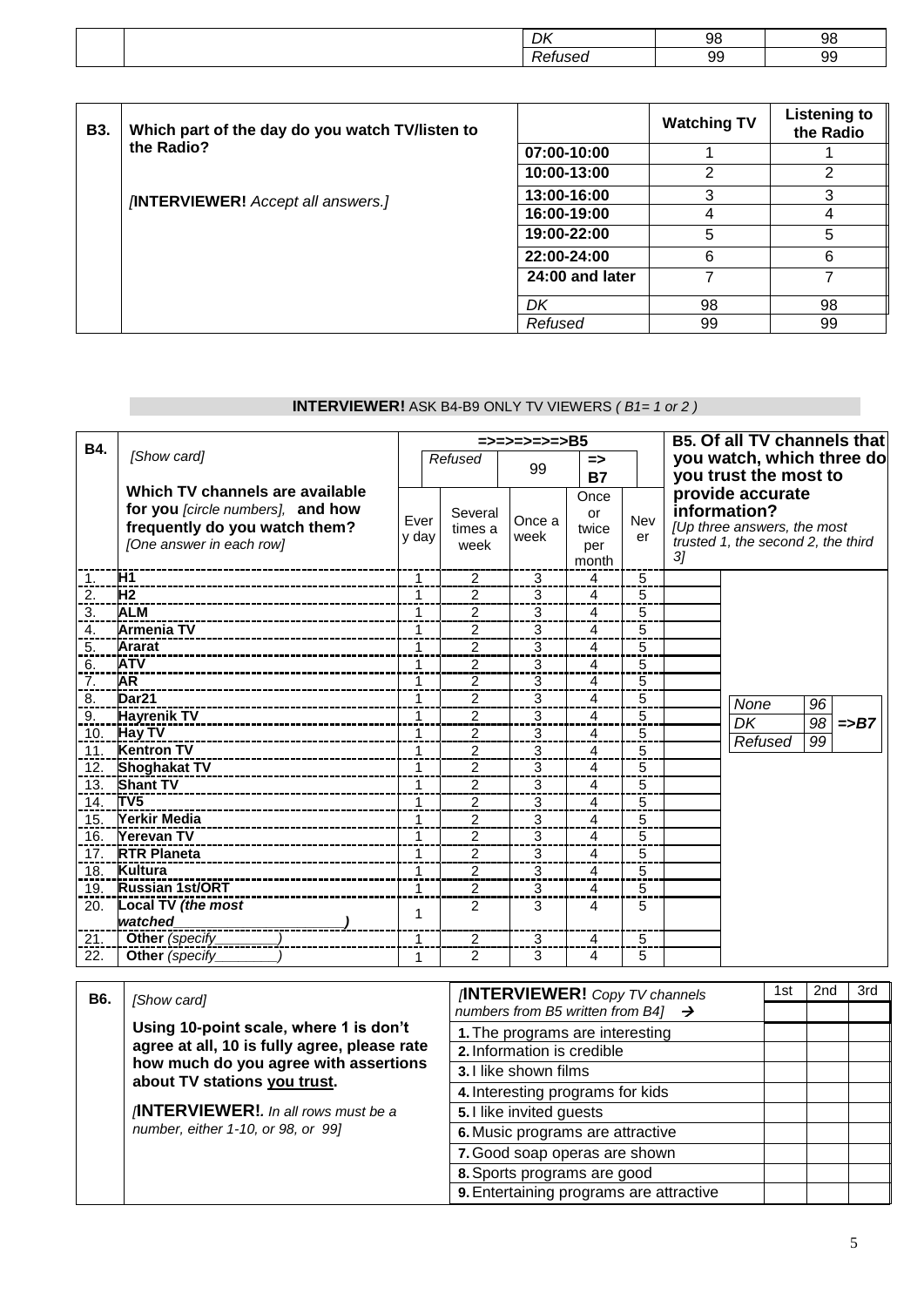| <b>B7.</b> [Show cards for B7. and B8.]<br>What kind of TV programs mentioned below do you<br>watch on TV?<br><b><i>(INTERVIEWER! Accept up to three responses.)</i></b> |                   | B8. What programs would you like<br>to see more on Armenian<br>television?<br><b>INTERVIEWER!</b> Accept up to three<br>responses.] |
|--------------------------------------------------------------------------------------------------------------------------------------------------------------------------|-------------------|-------------------------------------------------------------------------------------------------------------------------------------|
| <b>News</b>                                                                                                                                                              | $\mathbf{1}$      |                                                                                                                                     |
| News with detailed coverage                                                                                                                                              | $\overline{2}$    |                                                                                                                                     |
| Political debates                                                                                                                                                        | 3                 | 3                                                                                                                                   |
| Analysis of current political events                                                                                                                                     | 4                 | 4                                                                                                                                   |
| Music                                                                                                                                                                    | 5                 | 5                                                                                                                                   |
| Sports                                                                                                                                                                   | 6                 | 6                                                                                                                                   |
| Talk shows                                                                                                                                                               | $\overline{7}$    |                                                                                                                                     |
| Religious programs                                                                                                                                                       | 8                 | 8                                                                                                                                   |
| Interactive programs (receiving calls form TV viewers)                                                                                                                   | 9                 | 9                                                                                                                                   |
| Informative programs (culture, health, educational, etc.)                                                                                                                | 10                | 10                                                                                                                                  |
| Entertainment programs                                                                                                                                                   | 11                | 11                                                                                                                                  |
| (games, quizzes)                                                                                                                                                         |                   |                                                                                                                                     |
| <b>Films</b>                                                                                                                                                             | $12 \overline{ }$ | 12                                                                                                                                  |
| Soap operas                                                                                                                                                              | 13                | 13                                                                                                                                  |
| Other (Specify_                                                                                                                                                          | 14                | 14                                                                                                                                  |
| DK                                                                                                                                                                       | 98                | 98                                                                                                                                  |
| Refused                                                                                                                                                                  | 99                | 99                                                                                                                                  |

#### **B9. Do you**

**think…?**  *[***INTERVIEWER!** *Read the options. Accept only one* 

*answer.]*

**TV channels should have the right to broadcast news and ideas without government control.** <sup>1</sup> **The government should have the right to prevent TV channels from broadcasting news that it thinks will be destabilizing.** <sup>2</sup>

*Refused* 99

*DK* 98

### **INTERVIEWER!** ASK B10-B13 ONLY RADIO LISTENERS *( B1= 1 or 3 )*

|                   | What do you like to listen to most on the                                | Music                    |                |
|-------------------|--------------------------------------------------------------------------|--------------------------|----------------|
| B <sub>10</sub> . |                                                                          | <b>News</b>              | 2              |
|                   | radio?                                                                   | <b>Interviews</b>        | 3              |
|                   |                                                                          | Quiz                     | 4              |
|                   | <b>INTERVIEWER!</b> Do not read out the options.<br>Accept all answers.] | Other (Specify           | 5              |
|                   |                                                                          | DK                       | 98             |
|                   |                                                                          | Refused                  | 99             |
|                   |                                                                          |                          |                |
|                   |                                                                          | At home                  |                |
| B <sub>11</sub> . | Where do you usually listen to radio                                     | In the car               | $\overline{2}$ |
|                   | stations?                                                                | Anywhere on mobile phone | 3              |
|                   | <b>INTERVIEWER!</b> Accept all answers.]                                 | At workplace             | 4              |
|                   |                                                                          | Other (Specify           | 5              |
|                   |                                                                          | Refused                  | 99             |
|                   |                                                                          |                          |                |

|             |                                              | Armenian    |  |
|-------------|----------------------------------------------|-------------|--|
| <b>B12.</b> | Which radio stations do you prefer to listen | Russian     |  |
|             | to: Armenian or Russian?                     | <b>Both</b> |  |
|             |                                              | DK          |  |
|             |                                              | Refused     |  |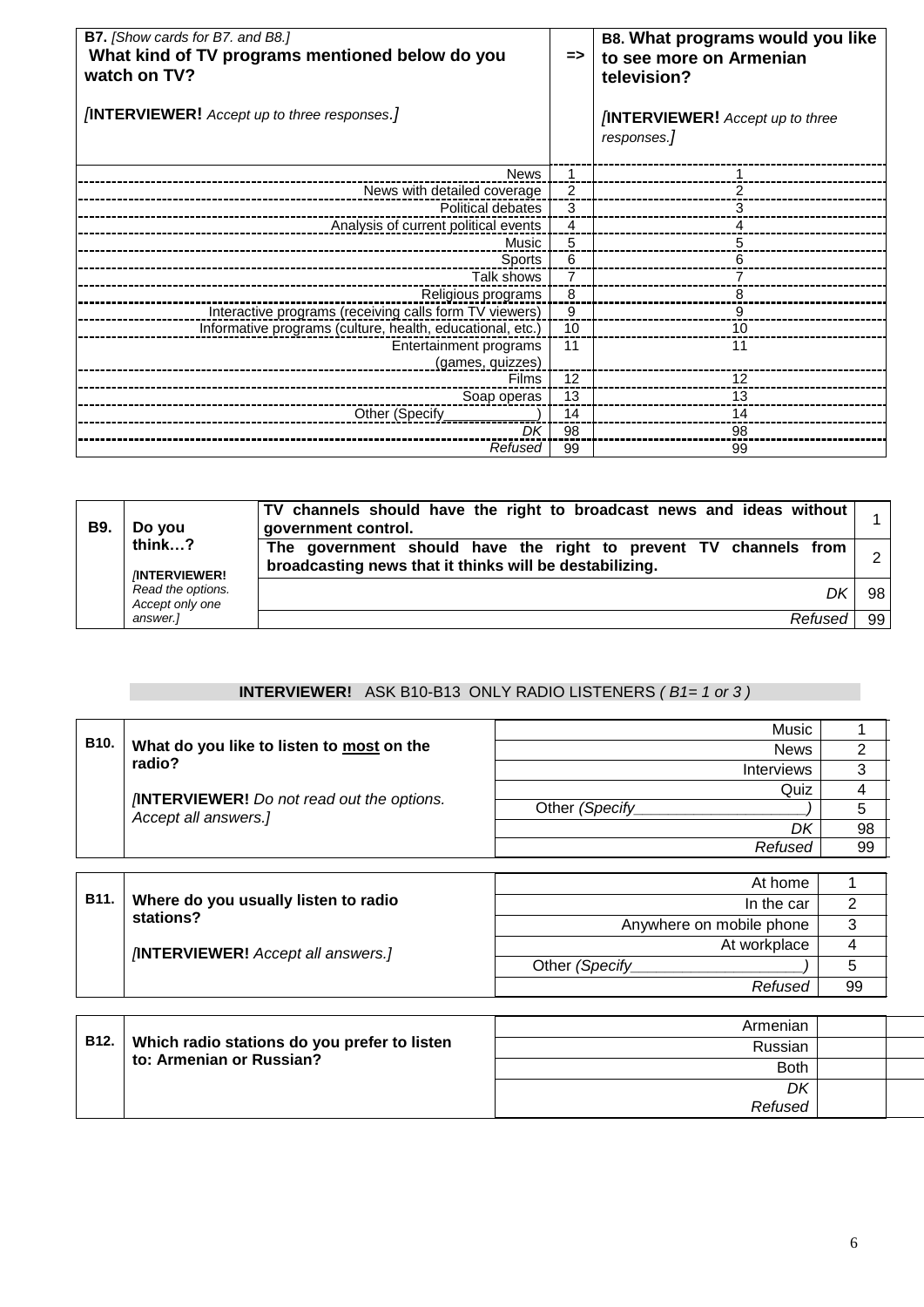| B13. | [Show card]<br>Which radio stations are available for you<br><b>INTERVIEWER! Circle numbers], and how frequently do you</b><br>listen to their programs?<br>[INTERVIEWER! Accept one answer in each row.] | Every<br>day | Several<br>times a<br>week | Once a<br>week | Once<br>or<br>twice<br>per<br>month | Never |
|------|-----------------------------------------------------------------------------------------------------------------------------------------------------------------------------------------------------------|--------------|----------------------------|----------------|-------------------------------------|-------|
| 1.   | <b>Public Radio</b>                                                                                                                                                                                       | 1            | $\mathcal{P}$              | 3              | 4                                   | 5     |
| 2.   | Autoradio                                                                                                                                                                                                 |              | $\mathfrak{p}$             | 3              | 4                                   | 5     |
| 3.   | <b>Radio Van</b>                                                                                                                                                                                          |              | 2                          | 3              | 4                                   | 5     |
| 4.   | Radio Ardzagank<br>_____________________________________                                                                                                                                                  | 1            | 2                          | 3              | 4                                   | 5     |
| 5.   | <b>Radio Hai</b>                                                                                                                                                                                          | 1            | $\overline{2}$             | 3              | 4                                   | 5     |
| 6.   | <b>City FM</b>                                                                                                                                                                                            |              | 2                          | 3              | 4                                   | 5     |
| 7.   | <b>Azatutyun Radio</b>                                                                                                                                                                                    |              | $\overline{2}$             | 3              | 4                                   | 5     |
| 8.   | <b>Radio Jazz</b>                                                                                                                                                                                         |              | 2                          | 3              | 4                                   | 5     |
| 9.   | <b>VEM</b> radio                                                                                                                                                                                          |              | $\mathfrak{p}$             | 3              | 4                                   | 5     |
| 10.  | Radio Hai 107                                                                                                                                                                                             |              | 2                          | 3              | 4                                   | 5     |
| 11.  | <b>Impuls Mayak</b>                                                                                                                                                                                       | 1            | 2                          | 3              | 4                                   | 5     |
| 12.  | <b>Russkoye Radio</b>                                                                                                                                                                                     |              | $\overline{2}$             | 3              | 4                                   | 5     |
| 13.  | <b>Nor Radio</b>                                                                                                                                                                                          |              | 2                          | 3              | 4                                   | 5     |
| 14.  | <b>Radio Yerevan</b>                                                                                                                                                                                      |              | $\mathfrak{p}$             | 3              | 4                                   | 5     |
| 15.  | Local radio station (the most listened                                                                                                                                                                    | 1            | $\mathfrak{p}$             | 3              | 4                                   | 5     |
| 16.  | Other (specify_                                                                                                                                                                                           | 1            | $\mathcal{P}$              | 3              | 4                                   | 5     |
| 17.  | Other (specify_                                                                                                                                                                                           | 1            | $\mathfrak{p}$             | 3              | 4                                   | 5     |
| 18.  | Refused                                                                                                                                                                                                   | 99           |                            |                |                                     |       |

## **SECTION D. NEWSPAPERS**

| D1. | Yes<br>Do you read newspapers? |    |                               |
|-----|--------------------------------|----|-------------------------------|
|     | <b>No</b>                      | -  | $\Rightarrow$ D <sub>10</sub> |
|     | Refused                        | 99 | $\Rightarrow$ Section E       |

| In which form do you usually read | Both hard copy and online version |    |                               |
|-----------------------------------|-----------------------------------|----|-------------------------------|
|                                   | Only hard copy                    |    |                               |
| newspapers?                       | Only online version               |    | $\Rightarrow$ D <sub>10</sub> |
|                                   | Refused                           | 99 | $\Rightarrow$ Section E       |

| D3. | How often do you buy a newspaper | Every day               |               |                  |
|-----|----------------------------------|-------------------------|---------------|------------------|
|     | yourself?                        | Several times a week    | $\mathcal{P}$ |                  |
|     |                                  | Once a week             |               | $\Rightarrow$ D5 |
|     |                                  | Once or twice per month | 4             |                  |
|     |                                  | Refused                 | 99            |                  |
|     |                                  | Don't buy               | 5             |                  |

| D4. | If you don't buy newspapers yourself,                   | Subscription     |    |
|-----|---------------------------------------------------------|------------------|----|
|     | how do you get your newspapers?                         | <b>Neighbors</b> |    |
|     |                                                         | <b>Relatives</b> |    |
|     | <b>INTERVIEWER!</b> Do not read out the options. Accept | <b>Friends</b>   |    |
|     | all answer]                                             | Other            |    |
|     |                                                         | ' Specify        | 5  |
|     |                                                         | Refused          | 99 |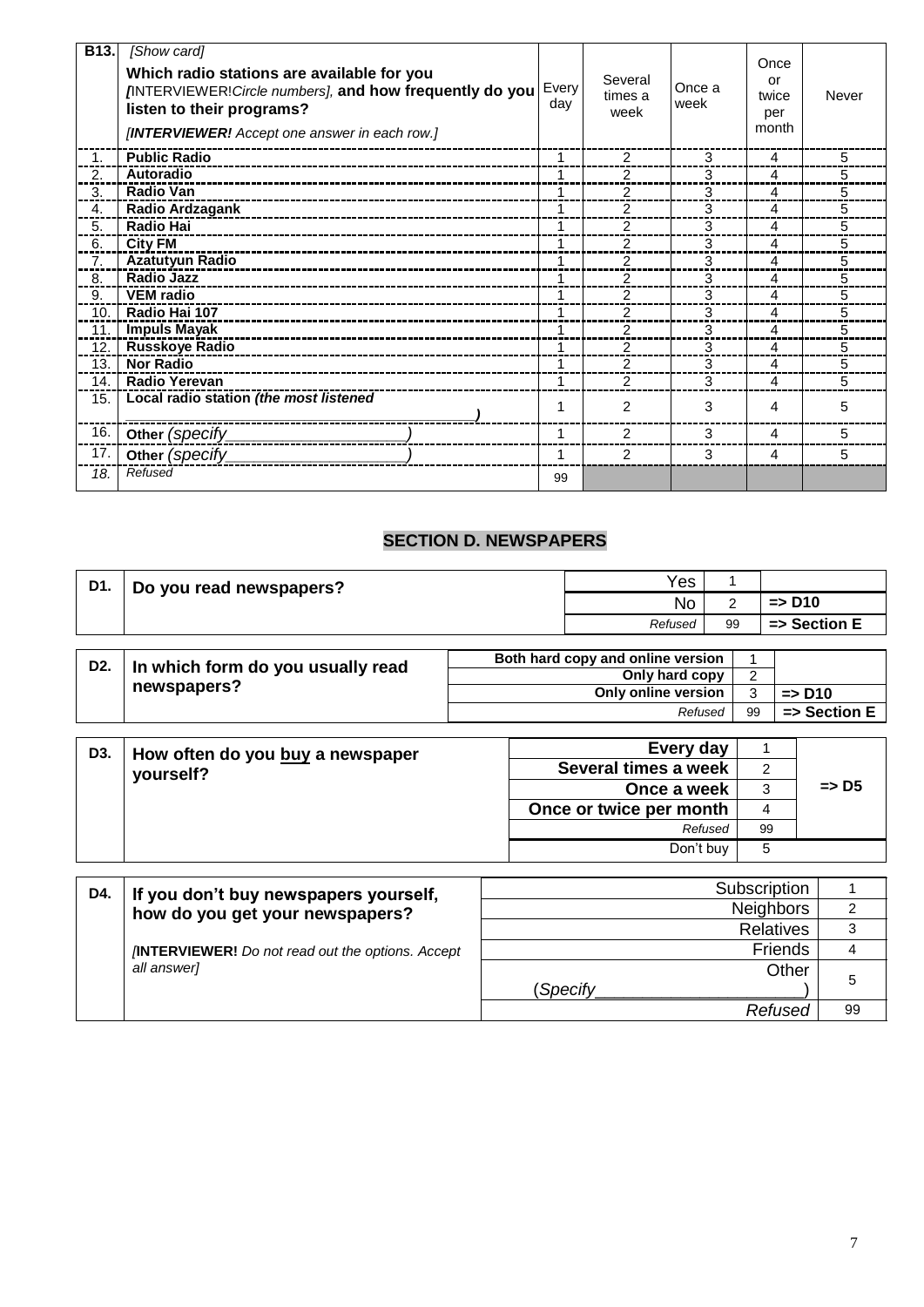| D <sub>5</sub> . | [Show card]                                                  |                         |                | Rank |
|------------------|--------------------------------------------------------------|-------------------------|----------------|------|
|                  |                                                              | <b>Politics</b>         | 1              |      |
|                  | Which topics do you prefer to                                | Society                 | $\overline{2}$ |      |
|                  | read in newspapers?                                          | Art/culture             | 3              |      |
|                  | <b>INTERVIEWER!</b> Accept all answers. Rank                 | Sport                   | 4              |      |
|                  | from the most read topic, where 1 is the<br>most read topicl | Fashion                 | 5              |      |
|                  |                                                              | Economics/Business news | 6              |      |
|                  |                                                              | Science/Technology      | 7              |      |
|                  |                                                              | Celebrity news          | 8              |      |
|                  |                                                              | TV programs             | 9              |      |
|                  |                                                              | Jobs/announcement       | 10             |      |
|                  |                                                              | Other (Specify          | 11             |      |
|                  |                                                              | Dk                      | 98             |      |
|                  |                                                              | Refused                 | 99             |      |

| D <sub>6</sub> .<br>[Show card]              | Eve       | Several         | Once a | Once or            | Neve | D  | Ref             |
|----------------------------------------------|-----------|-----------------|--------|--------------------|------|----|-----------------|
| Please tell how often do you read these      | ry<br>day | times a<br>week | week   | twice per<br>month | r    | К  | <b>US</b><br>ed |
| newspapers?                                  |           |                 |        |                    |      |    |                 |
| <b>Aravot</b><br>1.                          |           | 2               | 3      | 4                  | 5    | 98 | 99              |
| 2.<br>Azg                                    |           | 2               | 3      | 4                  | 5    | 98 | 99              |
| Golos Armenii/Голос Армении<br>3.            | 1         | 2               | 3      | 4                  | 5    | 98 | 99              |
| Delovoy Express/Деловой Экспресс<br>4.       |           | 2               | 3      | 4                  | 5    | 98 | 99              |
| Yerkir<br>5.                                 |           | 2               | 3      | 4                  | 5    | 98 | 99              |
| Yeter<br>6.                                  |           | 2               | 3      | 4                  | 5    | 98 | 99              |
| 7.<br>Zhamanak                               |           | 2               | 3      | 4                  | 5    | 98 | 99              |
| 8.<br><b>Iravunk</b>                         |           | 2               | 3      | 4                  | 5    | 98 | 99              |
| Iravunk de facto<br>9.                       |           | 2               | 3      | 4                  | 5    | 98 | 99              |
| Hayastani Hanrapetutyun<br>10.               |           | 2               | 3      | 4                  | 5    | 98 | 99              |
| Haykakan Zhamanak<br>11.                     | 1         | 2               | 3      | 4                  | 5    | 98 | 99              |
| <b>Hayots Ashkharh</b><br>12.                |           | $\overline{2}$  | 3      | 4                  | 5    | 98 | 99              |
| Novoye Vremya/Новое Время<br>13.             |           | 2               | 3      | 4                  | 5    | 98 | 99              |
| <b>Chorrord Ishkhanutyun</b><br>14.          |           | 2               | 3      | 4                  | 5    | 98 | 99              |
| 15.<br>Respublica Armenii/Республика Армения |           | 2               | 3      | 4                  | 5    | 98 | 99              |
| <b>TV Alik</b><br>16.                        |           | 2               | 3      | 4                  | 5    | 98 | 99              |
| <b>TV Mol</b><br>17.                         |           | $\overline{2}$  | 3      | 4                  | 5    | 98 | 99              |
| 18.<br>168 Zham                              |           | $\overline{2}$  | 3      | 4                  | 5    | 98 | 99              |
| Local newspaper (Specify the most<br>19.     |           | $\mathfrak{p}$  | 3      | 4                  | 5    | 98 | 99              |
| read                                         |           |                 |        |                    |      |    |                 |
| Other (Specify<br>20.                        | 1         | 2               | 3      | 4                  | 5    | 98 | 99              |
| Other (Specify<br>21.                        |           | 2               | 3      | 4                  | 5    | 98 | 99              |
| Other (Specify<br>22.                        |           | 2               | 3      | 4                  | 5    | 98 | 99              |

| D7. [Show card]                                                                                                               | Number of that newspaper from $D6 \implies$ | DK | Refus |
|-------------------------------------------------------------------------------------------------------------------------------|---------------------------------------------|----|-------|
|                                                                                                                               |                                             |    | ed    |
| Thinking about the newspaper you read<br>the most, to what extent do you agree or                                             | The content is relevant                     | 98 | 99    |
| disagree with the following statements<br>using this scale?<br><b>INTERVIEWER!</b> [Circle the newspaper's number<br>from D61 | 2. The information is useful                | 98 | 99    |
|                                                                                                                               | News stories are accurate<br>3.             | 98 | 99    |
|                                                                                                                               | News is timely<br>4.                        | 98 | .99   |
|                                                                                                                               | 5. Follow-up on stories is provided         | 98 | .99   |
|                                                                                                                               | 6. The content is trustworthy               | 98 | .99   |

| D8. How much do you trust the news and<br>analyses you read in newspapers? | <b>Fully</b><br>trust | Somewha<br>t trust | Somewha<br>t don't<br>trust | Don't<br>trust at<br>all | DK | Rei<br>use |
|----------------------------------------------------------------------------|-----------------------|--------------------|-----------------------------|--------------------------|----|------------|
| <b>News</b>                                                                |                       |                    |                             |                          | 98 | ۵o         |
| <b>\nalvses</b>                                                            |                       |                    |                             |                          | 98 | 99         |

| D9. | Would you like to see more analyses of political | Yes     |    |                         |
|-----|--------------------------------------------------|---------|----|-------------------------|
|     | events in the newspapers that you read?          | No      | ▃  | $\Rightarrow$ Section E |
|     |                                                  | DK      | 98 |                         |
|     |                                                  | Refused | 99 |                         |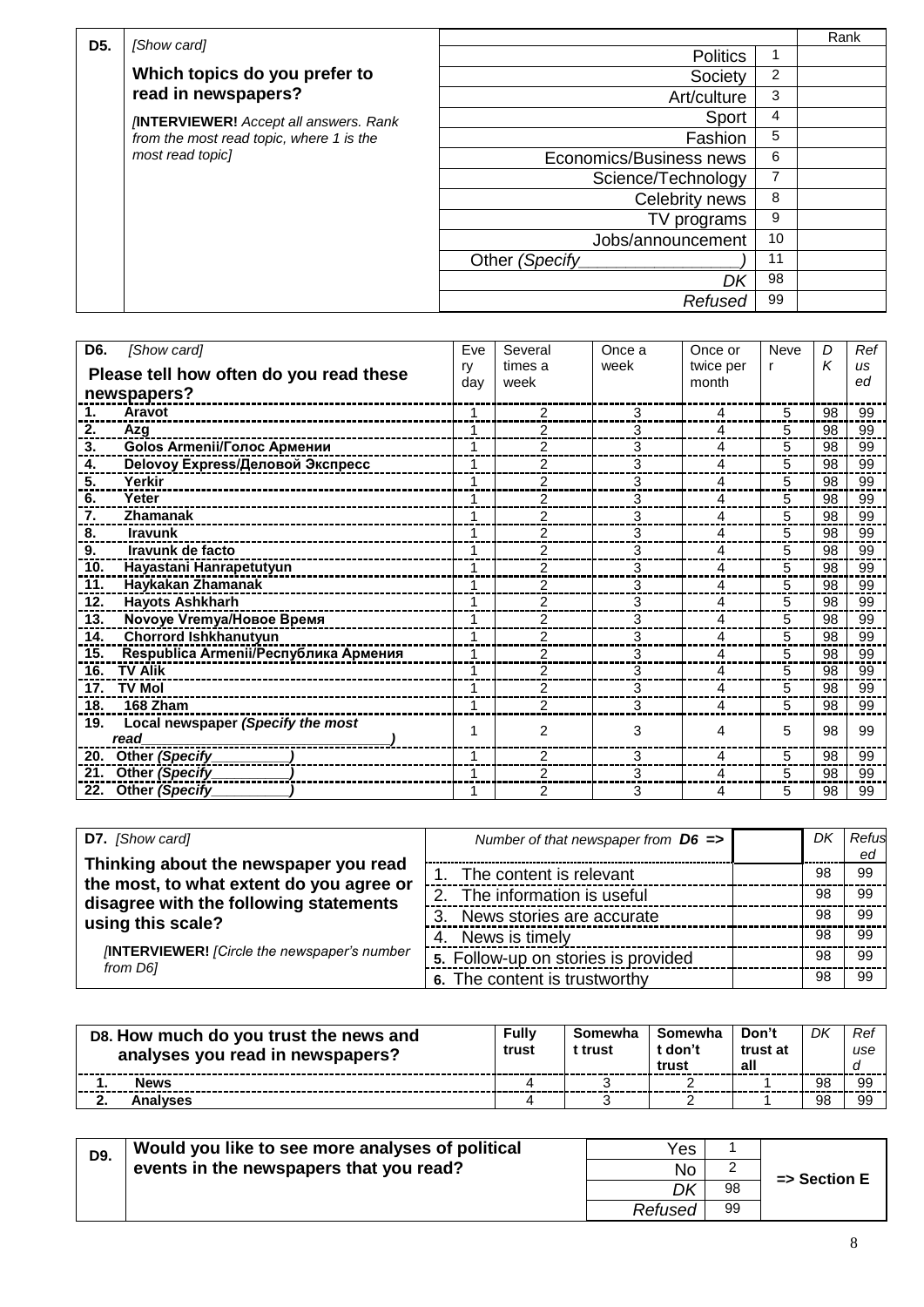|  | D <sub>10</sub> .<br>Why don't you read<br>newspapers/hard copy<br>newspapers?<br><b>INTERVIEWER!</b> Do not read out<br>the options. Accept only one<br>answer] | Newspapers are not sold in the settlement |    |
|--|------------------------------------------------------------------------------------------------------------------------------------------------------------------|-------------------------------------------|----|
|  |                                                                                                                                                                  | Don't have time to read newspapers        | າ  |
|  |                                                                                                                                                                  | Don't have enough money to buy newspapers | 3  |
|  |                                                                                                                                                                  | Don't trust information in newspapers     |    |
|  |                                                                                                                                                                  | Getting news from other sources           |    |
|  |                                                                                                                                                                  | Other                                     | 6  |
|  |                                                                                                                                                                  | (Specify                                  |    |
|  |                                                                                                                                                                  |                                           | 98 |
|  |                                                                                                                                                                  | Refused                                   | 99 |

### **SECTION E. ALTERNATIVE MEDIA**

| E1. | Have you used the Internet in the last 12 months? | Yes             |    |                       |
|-----|---------------------------------------------------|-----------------|----|-----------------------|
|     |                                                   | No.             | ົ  | $\Rightarrow$ E37     |
|     |                                                   | Don't know what | 3  |                       |
|     |                                                   | Internet is     |    | $\Rightarrow$ SECTION |
|     |                                                   | Refused         | 99 |                       |
|     |                                                   |                 |    |                       |

| E2. | In which of the following places do you use          | At home                       |   |
|-----|------------------------------------------------------|-------------------------------|---|
|     |                                                      | At workplace                  | ົ |
|     | the Internet most frequently?                        | At university/school          | 3 |
|     | <b><i>[INTERVIEWER! Accept only one answer.]</i></b> | At library                    |   |
|     |                                                      | At Internet café              | 5 |
|     |                                                      | Anywhere from my mobile phone | 6 |
|     |                                                      | Other (Specify                |   |
|     |                                                      |                               |   |

|  | E3.<br>If you have Internet at home, how<br>are you connected to the Internet<br>from home? Are you connected to<br>the Internet at home via? | No Internet at home                                      |    |
|--|-----------------------------------------------------------------------------------------------------------------------------------------------|----------------------------------------------------------|----|
|  |                                                                                                                                               | Telephone line connected to a computer/Dial-<br>up/modem | 2  |
|  |                                                                                                                                               | Cable line connected to a computer                       | 3  |
|  |                                                                                                                                               | <b>Wi-Fi connection/ Wireless</b>                        |    |
|  | <b>INTERVIEWER!</b> Accept multiple answers]                                                                                                  | 3G – mobile phone connection                             | 5  |
|  |                                                                                                                                               | 3G - Flash card                                          | 6  |
|  |                                                                                                                                               | <b>Other connection (Specify</b>                         |    |
|  |                                                                                                                                               |                                                          | 98 |
|  |                                                                                                                                               | Refused                                                  | 99 |
|  |                                                                                                                                               |                                                          |    |

| E4. | Which device do you use the most for the                                  | Computer        |    |
|-----|---------------------------------------------------------------------------|-----------------|----|
|     | Internet access?                                                          | Mobile phone    |    |
|     |                                                                           | <b>Both</b>     |    |
|     | <b>INTERVIEWER!</b> Do not read the options. Accept<br>multiple answers.] | Other (Specify) |    |
|     |                                                                           | Refused         | 99 |
|     |                                                                           |                 |    |

| E5. | How often do you access the Internet? | Several times a day             |    |
|-----|---------------------------------------|---------------------------------|----|
|     |                                       | Every day                       |    |
|     |                                       | Several times a week            |    |
|     |                                       | Once a week                     |    |
|     |                                       | Once or several times per month | 5  |
|     |                                       | Refused                         | 99 |
|     |                                       |                                 |    |

**E6. How many hours on average daily do you spend using the Internet? \_\_\_\_\_\_\_** Hours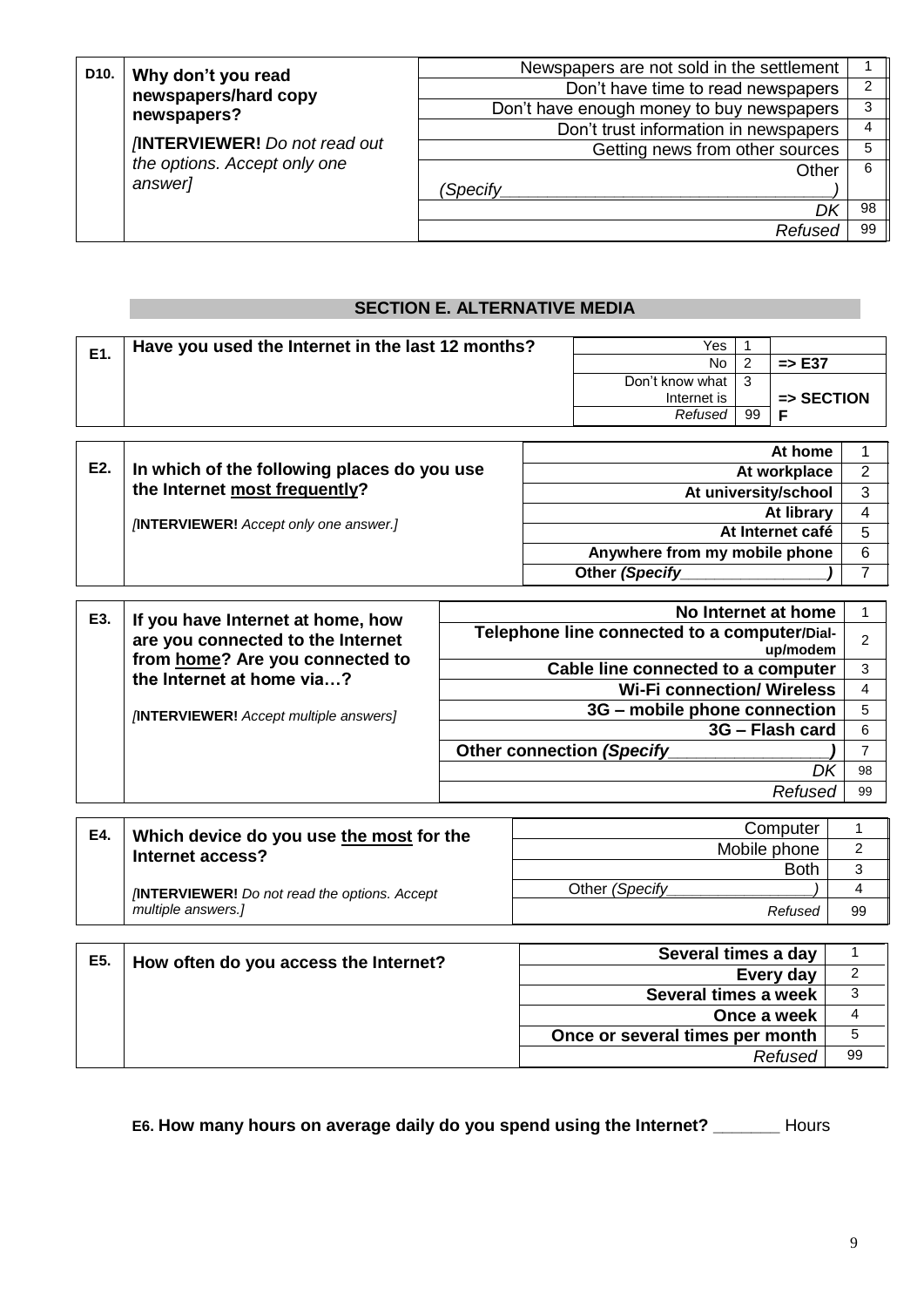| E7. | When you access the                                                                                                                                                          |     |                                                               |    |
|-----|------------------------------------------------------------------------------------------------------------------------------------------------------------------------------|-----|---------------------------------------------------------------|----|
|     | Internet, which of the                                                                                                                                                       |     | Use Internet for working purposes                             |    |
|     | listed below do you<br>usually do?                                                                                                                                           | 2.  | Send/receive emails                                           |    |
|     |                                                                                                                                                                              | 3.  | Use searching engines (Google, Yahoo)                         |    |
|     |                                                                                                                                                                              | 4.  | Play games                                                    |    |
|     | <b>INNTERVIEWER!</b> Do not read<br>the options. Accept all answers.<br>Circle their numbers by<br>indicating $1st$ , $2nd$ most done and<br>write 1 and 2 in the last cell] | 5.  | Download music or other applications                          |    |
|     |                                                                                                                                                                              | 6.  | Use instant messenger (Skype, ICQ, MSN, etc.)                 |    |
|     |                                                                                                                                                                              | 7.  | Visit social networks (Odnoklassniki, Facebook, Twitter etc.) |    |
|     |                                                                                                                                                                              | 8.  | Write in a private blog/read other private blogs              |    |
|     |                                                                                                                                                                              | 9.  | Watching videos (YouTube, Vimeo)                              |    |
|     |                                                                                                                                                                              | 10. | Read online news                                              |    |
|     |                                                                                                                                                                              |     | Other (Specify                                                |    |
|     |                                                                                                                                                                              |     | Refuseo                                                       | 99 |

| E8.                                           | <b>Show Cardl</b><br>In your opinion,<br>what are three best |                                                   | 1st<br>best<br>attrib<br>ute | 2 <sub>nd</sub><br>best<br>attrib<br>ute | 3rd<br>best<br>attribut<br>е |
|-----------------------------------------------|--------------------------------------------------------------|---------------------------------------------------|------------------------------|------------------------------------------|------------------------------|
|                                               | attributes of the                                            | 1. Getting news/information                       |                              | 2                                        | 3                            |
| lInternet?                                    | 2. Sharing information about yourself                        |                                                   | $\mathcal{P}$                | 3                                        |                              |
|                                               | Blogging<br>3.                                               |                                                   | 2                            | 3                                        |                              |
| <b>INTERVIEWER!</b> Accept                    |                                                              | 4. Connection with friends                        |                              | $\mathcal{P}$                            | 3                            |
| one answer in each row]                       | 5. Communication with others                                 |                                                   | 2                            | 3                                        |                              |
| etc.<br>Operativeness<br>Other (Specify<br>8. |                                                              | 6. Learning/educational opportunities (Wikipedia, |                              | 2                                        | 3                            |
|                                               |                                                              |                                                   |                              | $\mathcal{P}$                            | 3                            |
|                                               |                                                              |                                                   |                              | 2                                        | 3                            |
|                                               |                                                              | DK                                                | 98                           | 98                                       | 98                           |
|                                               |                                                              | Refused                                           | 99                           | 99                                       | 99                           |

| E9. | How often do you read online | Several times a day     |    |                   |
|-----|------------------------------|-------------------------|----|-------------------|
|     | newspapers/news?             | Every day               |    |                   |
|     |                              | Several times a week    | 3  |                   |
|     |                              | Once a week             | 4  |                   |
|     |                              | Once or twice per month | -5 |                   |
|     |                              | <b>Never</b>            | 6  | $\Rightarrow$ E16 |

|      |                                     | Aravot                |                |
|------|-------------------------------------|-----------------------|----------------|
| E10. | Which online publications do        | $A1+$                 | $\overline{c}$ |
|      | you read more often to get          | Radio Liberty         | 3              |
|      | news?                               | Golos Armenii         | 4              |
|      |                                     | Haykakan Zhamanak     | 5              |
|      | <b>INTERVIEWER!</b> Do not read the | Novoye Vremya         | 6              |
|      | options. Accept all answers.]       | ArmeniaNow.com        | $\overline{7}$ |
|      |                                     | Chorrord Ishkhanutyun | 8              |
|      |                                     | Aysor.am              | 9              |
|      |                                     | News.am               | 10             |
|      |                                     | Panorama.am           | 11             |
|      |                                     | PanArmenianNetwork.am | 12             |
|      |                                     | Lragir.am             | 13             |
|      |                                     | Tert.am               | 14             |
|      |                                     | 7 or.am               | 15             |
|      |                                     | Noyan tapan           | 16             |
|      |                                     | Other (Specify        | 17             |
|      |                                     | Other (Specify        | 18             |
|      |                                     | Other (Specify        | 19             |
|      |                                     | DK                    | 98             |
|      |                                     | Refused               | 99             |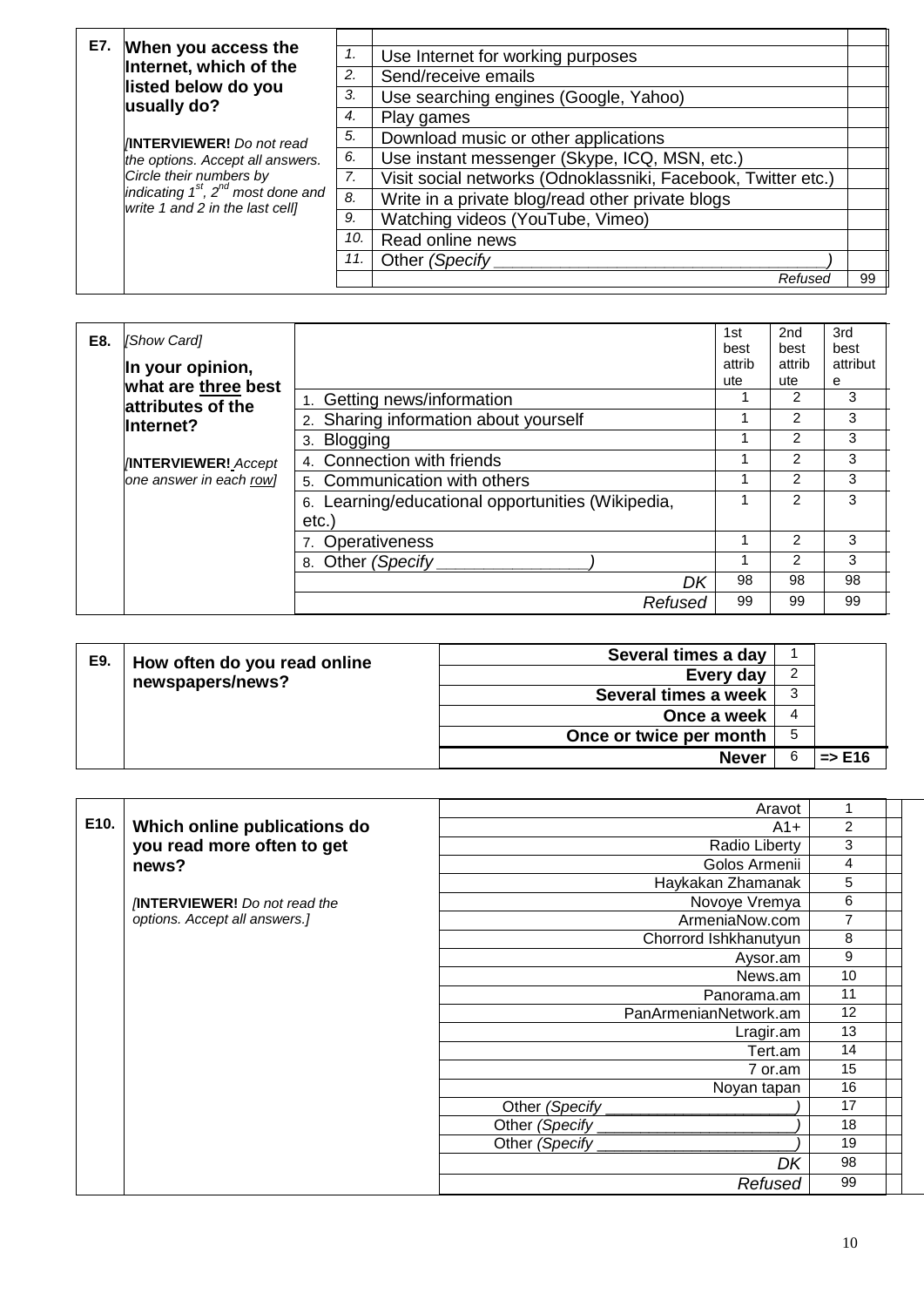| E11. | What do you prefer to read in online<br>publications: only news without analysis,<br>analysis of events, or both? | Only news without analysis |    |  |
|------|-------------------------------------------------------------------------------------------------------------------|----------------------------|----|--|
|      |                                                                                                                   | <b>Analysis of events</b>  |    |  |
|      |                                                                                                                   | <b>Both</b>                |    |  |
|      |                                                                                                                   |                            | 98 |  |
|      |                                                                                                                   | Refused                    | 99 |  |

| E12. | <b>Comparing with traditional</b>                    | Timeless/timesaving            |    |
|------|------------------------------------------------------|--------------------------------|----|
|      | newspapers, what is the best<br>advantage of online  | Convenient to access           | 2  |
|      |                                                      | Environmentally friendly       | 3  |
|      | publications?                                        | Free of charge                 | 4  |
|      |                                                      | Available diversity of sources | 5  |
|      | <b><i>[INTERVIEWER! Do not read the options]</i></b> | Other (Specify)                | 6  |
|      |                                                      |                                |    |
|      |                                                      | DK                             | 98 |
|      |                                                      | Refused                        | 99 |
|      |                                                      |                                |    |

| E <sub>13</sub> . | [Show card]                                                               |                         |    | Rank |
|-------------------|---------------------------------------------------------------------------|-------------------------|----|------|
|                   |                                                                           | <b>Politics</b>         |    |      |
|                   | What topics do you prefer to read in<br>online publications / newspapers? | Society                 | 2  |      |
|                   |                                                                           | Art/culture             | 3  |      |
|                   |                                                                           | Sport                   | 4  |      |
|                   | <b>INTERVIEWER!</b> Accept all answers.                                   | Fashion                 | 5  |      |
|                   | Rank from the most read topic, where 1<br>is the most read topic]         | Economics/Business news | 6  |      |
|                   |                                                                           | Science/Technology      | 7  |      |
|                   |                                                                           | Celebrity news          | 8  |      |
|                   |                                                                           | Jobs/announcement       | 9  |      |
|                   |                                                                           | Other (Specify          | 10 |      |
|                   |                                                                           | DK                      | 98 |      |
|                   |                                                                           | Refused                 | 99 |      |

|  | E14.<br>How much do you trust the online publications<br>that you read? | Don't trust at all   |    |
|--|-------------------------------------------------------------------------|----------------------|----|
|  |                                                                         | Somewhat don't trust |    |
|  |                                                                         | Somewhat trust       |    |
|  |                                                                         | Trust very much      |    |
|  |                                                                         | DK                   | 98 |
|  |                                                                         | Refused              | 99 |
|  |                                                                         |                      |    |
|  |                                                                         | Not entiefied at all |    |

| E15. | How satisfied are you with the content of the<br>online publications that you read? | Not satisfied at all        |    |                   |
|------|-------------------------------------------------------------------------------------|-----------------------------|----|-------------------|
|      |                                                                                     | <b>Somewhat unsatisfied</b> |    |                   |
|      |                                                                                     | <b>Somewhat satisfied</b>   |    | $\Rightarrow$ E17 |
|      |                                                                                     | <b>Very satisfied</b>       | 4  |                   |
|      |                                                                                     | DK                          | 98 |                   |
|      |                                                                                     | Refused                     | 99 |                   |
|      |                                                                                     |                             |    |                   |

| E16. | Why don't you read online publications?      | Prefer hard copy newspaper |     |
|------|----------------------------------------------|----------------------------|-----|
|      |                                              | Not interested in news     | -2  |
|      | <b>INTERVIEWER!</b> Do not read the options] | Lack of time               |     |
|      |                                              | Other (Specify             |     |
|      |                                              |                            | 98  |
|      |                                              | Refused                    | -99 |
|      |                                              |                            |     |

| E17.                                   | Do you agree with   | Statement 1: People in Armenia should have the                              | <b>Agree very strongly</b> |    |
|----------------------------------------|---------------------|-----------------------------------------------------------------------------|----------------------------|----|
|                                        | one of these        | right to read whatever is on the Internet.                                  | Agree                      |    |
|                                        | statements, if yes, | Statement 2: The government should have the                                 | Agree                      |    |
| do you strongly<br>agree or just agree |                     | right to prevent people from having access to<br>some news on the Internet. | Agree very strongly        |    |
|                                        | with it?            |                                                                             | Agree with neither         |    |
|                                        |                     | <b>IDO NOT READI</b>                                                        | Don't know                 | 98 |
|                                        |                     |                                                                             | Refused                    | 99 |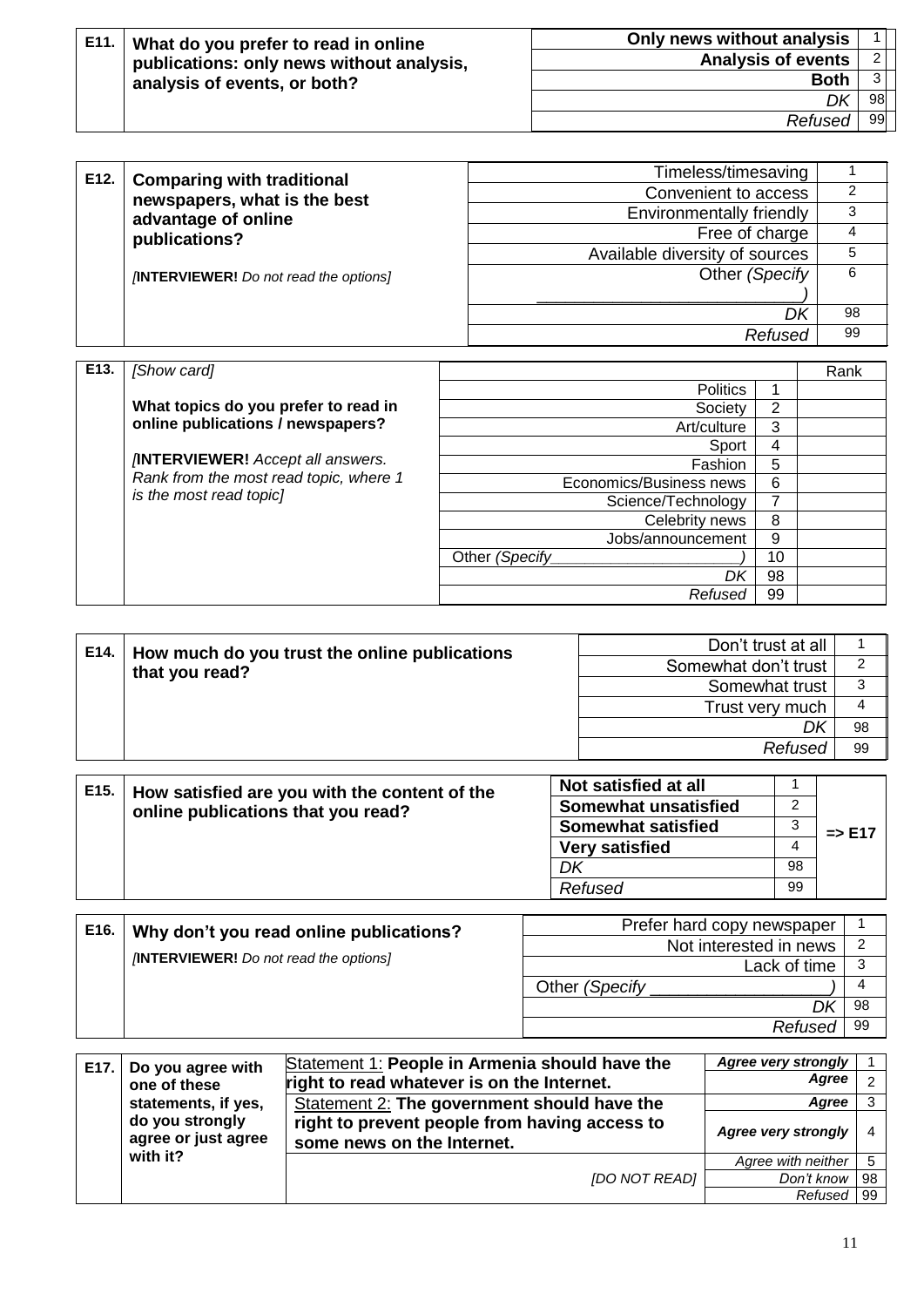| E18. | Do you have a page or public profile in any<br>social networking site such as Odnoklassniki |         | Use and have profile<br>Use but don't have profile | 2               |                           |
|------|---------------------------------------------------------------------------------------------|---------|----------------------------------------------------|-----------------|---------------------------|
|      | or Facebook?                                                                                |         | Don't use                                          | 3               |                           |
|      |                                                                                             |         | DK                                                 | 98              | $\blacktriangleright$ E24 |
|      | <b>INTERVIEWER!</b> Accept only one answer.]                                                |         | Refused                                            | 99              |                           |
|      |                                                                                             |         |                                                    |                 |                           |
| E19. | If yes, which of the social<br>networking sites do you use<br>the most?                     |         | Odnoklassniki                                      |                 |                           |
|      |                                                                                             |         | Facebook                                           |                 | 2                         |
|      |                                                                                             | Moy Mir |                                                    |                 | 3                         |
|      |                                                                                             |         | <b>MySpace</b>                                     |                 | 4                         |
|      | <b>INTERVIEWER!</b> Do not read the                                                         |         |                                                    | LinkedIn        | 5                         |
|      | options. Accept only one answer.]                                                           |         |                                                    | Hi <sub>5</sub> | 6                         |
|      |                                                                                             |         |                                                    | Twitter         | $\overline{7}$            |
|      |                                                                                             |         | LiveJournals                                       |                 | 8                         |
|      |                                                                                             |         | Other (Specify)                                    |                 | 9                         |

| E20. | How often do you visit your<br>mentioned social networking site? | Several times a day     |    |
|------|------------------------------------------------------------------|-------------------------|----|
|      |                                                                  | Every day               |    |
|      |                                                                  | Several times a week    |    |
|      |                                                                  | Once a week             |    |
|      |                                                                  | Once or twice per month |    |
|      |                                                                  | Refused                 | 99 |

| E21. | What activities do         | Communicate with friends                                 |    |
|------|----------------------------|----------------------------------------------------------|----|
|      | you do in social           | Messaging                                                | 2  |
|      | networking sites?          | Post photos, videos, music                               | 3  |
|      |                            | Play games                                               |    |
|      | <b>INTERVIEWER!</b> Do not | Take quizzes                                             | 5  |
|      | read out the options.      | Meet new people and be entertained                       | 6  |
|      | Accept all answer]         | Keep in touch with old friends from school or university |    |
|      |                            | Share information                                        | 8  |
|      |                            | Get information                                          | 9  |
|      |                            | Satisfy freedom of expression and desire for information | 10 |
|      |                            | Other (Specify                                           |    |
|      |                            | Dr                                                       | 99 |
|      |                            | Refused                                                  |    |

| E22.            | According to you, what is the most           | To get information             |    |
|-----------------|----------------------------------------------|--------------------------------|----|
|                 | important function of social networking      | To share information           | 2  |
|                 | sites?                                       | To communicate                 | 3  |
|                 |                                              | To be entertained              | 4  |
|                 | <b>INTERVIEWER!</b> Accept only one answer.] | To keep in touch with friends  | 5  |
|                 |                                              | To share political information | 6  |
|                 |                                              | <b>Other</b>                   |    |
|                 |                                              | (Specify                       |    |
|                 |                                              | Dk                             | 98 |
|                 |                                              | Refused                        | 99 |
|                 |                                              |                                |    |
| F <sub>23</sub> | Do vou use social networking sites to share  | Yes hoth                       |    |

| E23. | Do you use social networking sites to share  | Yes, both           |    |                   |
|------|----------------------------------------------|---------------------|----|-------------------|
|      | political or social news?                    | Yes, only political |    |                   |
|      |                                              | Yes, only social    |    | $\Rightarrow$ E25 |
|      |                                              | No                  |    |                   |
|      | <b>INTERVIEWER!</b> Accept only one answer.] | Refused             | 99 |                   |

*DK* 98 *Refused* 99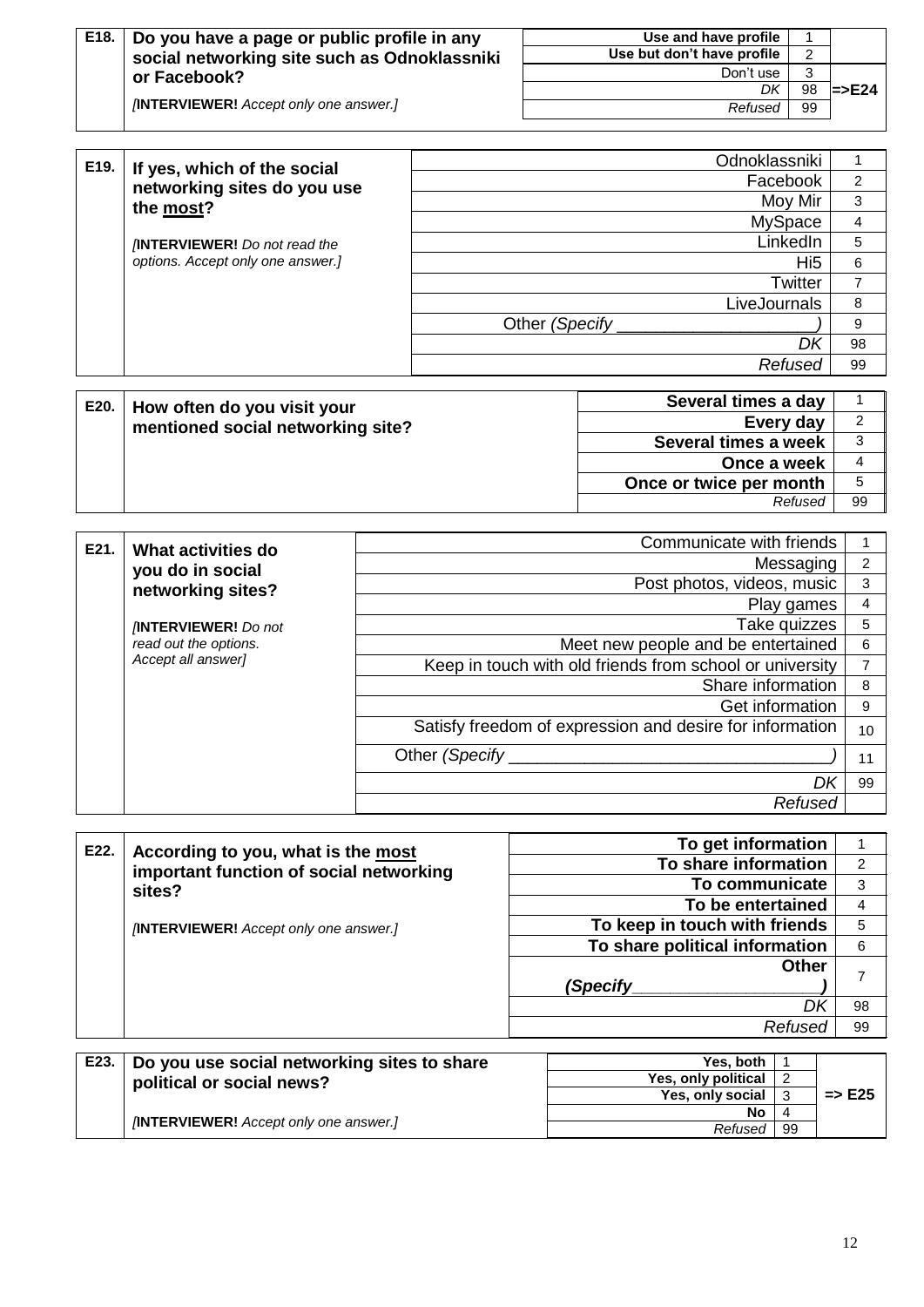| E24. | What is the main           | Not enough time to use such sites                                |    |
|------|----------------------------|------------------------------------------------------------------|----|
|      | reason you don't           | A preference for face-to-face and other forms of communications  | 2  |
|      | use such sites?            | Concern about privacy and personal data safety                   | 3  |
|      |                            | Technically inexperienced to use such sites                      | 4  |
|      | <b>INTERVIEWER!</b>        | Have no interest in using social networking sites as an activity | 5  |
|      | Accept only one<br>answer] | Other (Specify)                                                  | 6  |
|      |                            |                                                                  | 98 |
|      |                            | Refused                                                          | 99 |

| E25. | Did you have problems using<br>traditional media types to receive | Yes            |        |                   |
|------|-------------------------------------------------------------------|----------------|--------|-------------------|
|      | information about the March 1                                     | No             |        |                   |
|      | events?                                                           | Don't remember | G<br>J | $\Rightarrow$ E27 |
|      |                                                                   | Refused        | 99     |                   |

| E26. | If yes, which alternative sources                        | News sites              |                             |  |
|------|----------------------------------------------------------|-------------------------|-----------------------------|--|
|      | did you use to get information                           | <b>Blogs</b>            | 2                           |  |
|      | from?                                                    | Social networking sites | 3                           |  |
|      |                                                          | <b>Guestbooks</b>       | 4                           |  |
|      | <b>INTERVIEWER!</b> Accept only up to three<br>answers.] | <b>Twitter</b>          | 5<br>6<br>7<br>8<br>9<br>98 |  |
|      |                                                          | Chats                   |                             |  |
|      |                                                          | Forums                  |                             |  |
|      |                                                          | Other (Specify)         |                             |  |
|      |                                                          | None                    |                             |  |
|      |                                                          | Don't remember          |                             |  |
|      |                                                          | Refused                 | 99                          |  |

|      | <b>Read blogs</b>                                 |    |                   |
|------|---------------------------------------------------|----|-------------------|
| E27. | Do you read or write blogs?<br><b>Write blogs</b> | ົ  |                   |
|      | <b>Both read and write</b>                        | 3  |                   |
|      | blogs                                             |    |                   |
|      | Don't use blogs                                   |    |                   |
|      | Don't know what blog is                           | 5  | $\Rightarrow$ E29 |
|      | Refused                                           | 99 |                   |
|      |                                                   |    |                   |

| E28. | Have you ever used blogs to get political news that was | Yes            |    |
|------|---------------------------------------------------------|----------------|----|
|      | difficult to find in traditional media?                 | <b>No</b>      |    |
|      |                                                         | Don't remember |    |
|      |                                                         | Refused        | 99 |

| E29. | Do you watch, upload or share videos     | <b>Watch videos</b> |    |                   |
|------|------------------------------------------|---------------------|----|-------------------|
|      | on the Internet?                         | Upload videos       |    |                   |
|      |                                          | <b>Share videos</b> |    |                   |
|      | <b>INTERVIEWER!</b> Accept all answers.] | No.                 |    | $\Rightarrow$ E32 |
|      |                                          | Refused             | 99 |                   |

| E30. | Which video-watching sites do            | Youtube               |    |
|------|------------------------------------------|-----------------------|----|
|      | you use?                                 | <b>RuTube</b>         |    |
|      |                                          | Vimeo                 |    |
|      | <b>INTERVIEWER!</b> Accept all answers.] | Other <i>(Specify</i> |    |
|      |                                          | Refused               | 99 |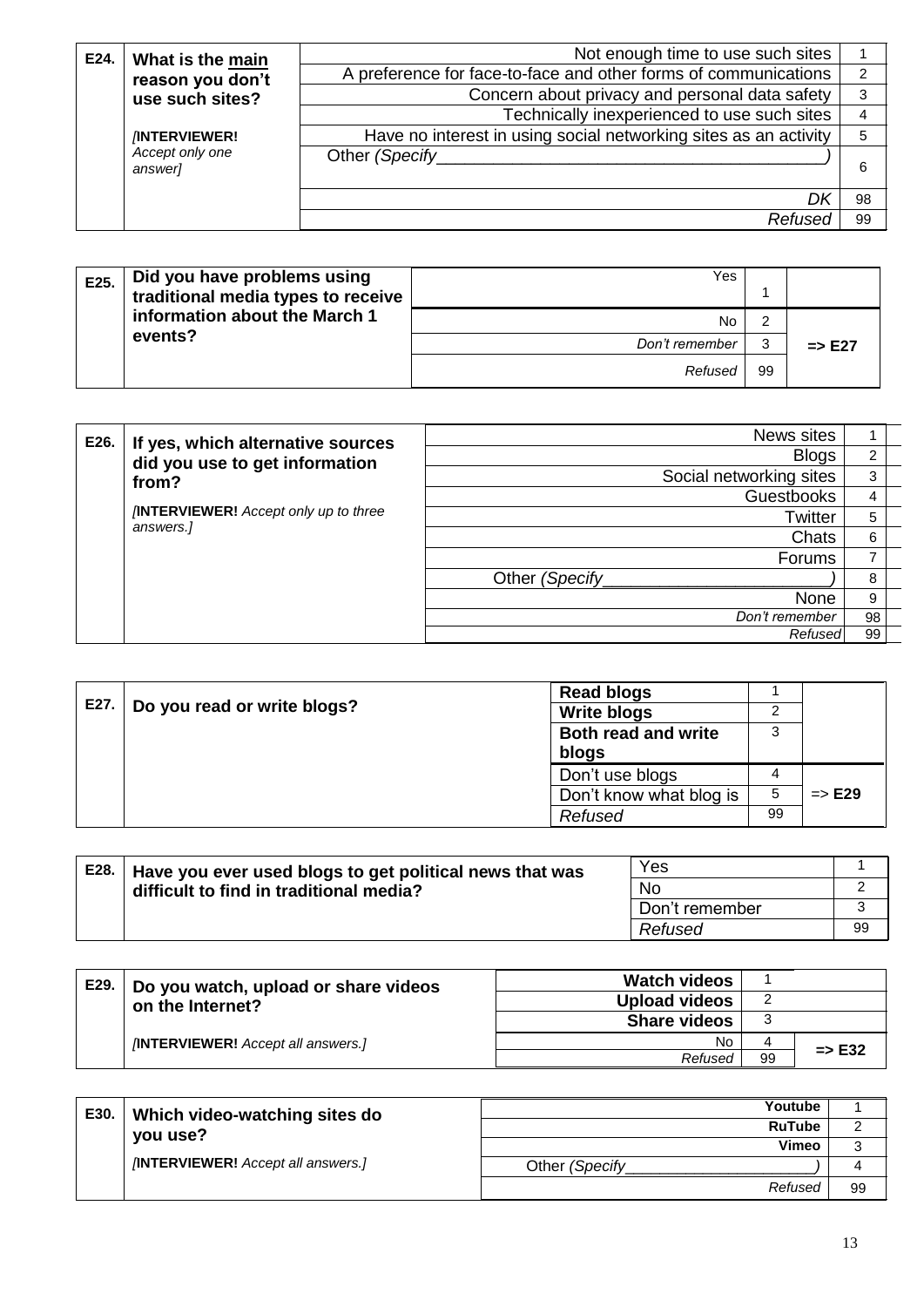| E31.                                         | What kind of videos do you | <b>Music</b>             |    |
|----------------------------------------------|----------------------------|--------------------------|----|
|                                              | watch on these sites?      | Films                    | 2  |
|                                              |                            | News programs            | 3  |
|                                              |                            | Fun videos               | 4  |
| <b>INTERVIEWER!</b> Do not read the options. |                            | Political content videos | 5  |
|                                              | Accept all answers.]       | Social content videos    | 6  |
|                                              |                            | <b>Sports</b>            |    |
|                                              |                            | Other (Specify)          | 8  |
|                                              |                            | Refused                  | 99 |
|                                              |                            |                          |    |

| E32. | Have you ever made a political or social comment and       | Yes     |    |
|------|------------------------------------------------------------|---------|----|
|      | posted online (for example, in news sites, blogs, YouTube, | No      |    |
|      | $etc.$ )?                                                  | Refused | 99 |

|      |                                                                       | <b>Yes</b> | <b>No</b> | Refused |
|------|-----------------------------------------------------------------------|------------|-----------|---------|
| E33. | During the past 12 months, have you bought goods or services from the |            | റ<br>৴    | 99      |
|      | Internet?                                                             |            |           |         |
| E34. | Do you use banking cards over the Internet?                           |            |           | 99      |
| E35. | Do you conduct online banking over the Internet?                      |            |           | 99      |

| E36. | In general, how concerned are you about your          | Not at all concerned  |    |                   |
|------|-------------------------------------------------------|-----------------------|----|-------------------|
|      | privacy on the Internet? (For example, people finding | Somewhat concerned    |    |                   |
|      | out what websites you have visited or sharing your    | <b>Concerned</b>      |    | $\Rightarrow$ E38 |
|      | personal data with others.)                           | <b>Very concerned</b> | 4  |                   |
|      |                                                       | DK                    | 98 |                   |
|      |                                                       | Refused               | 99 |                   |

| E37. | What is the main           | Limited or no access to a computer/mobile phone |               |
|------|----------------------------|-------------------------------------------------|---------------|
|      | reason that you do         | Internet or computer too difficult to use       | $\mathcal{P}$ |
|      | not use the                | No need/not useful                              | 3             |
|      | Internet?                  | Not enough time                                 | 4             |
|      |                            | No interest                                     | 5             |
|      | <b>INTERVIEWER!</b> Do not | Age reasons/seniors                             | 6             |
|      | read out the options.      | High prices for the Internet                    |               |
|      | Accept only one answer]    | Other (Please specify                           | 8             |
|      |                            | DΙ                                              | 98            |
|      |                            | Refused                                         | 99            |

| E38. | Have you ever used your mobile phone as a channel for spreading          | Yes     |    |
|------|--------------------------------------------------------------------------|---------|----|
|      | information (for example, political, financial, weather, horoscope, love | No      |    |
|      | messages, jokes, etc.)?                                                  | DK      | 98 |
|      |                                                                          | Refused | 99 |

| E39. | Do other members of your household use Internet? | Yes     |    |                         |
|------|--------------------------------------------------|---------|----|-------------------------|
|      |                                                  |         | ◠  |                         |
|      |                                                  | DK      | 98 | $\Rightarrow$ SECTION F |
|      |                                                  | Refused | 99 |                         |

| E40. Would you please tell the Internet user's age, gender and<br>education?                     | User | User<br>⌒ | Jser<br>າ | User | User<br>b |
|--------------------------------------------------------------------------------------------------|------|-----------|-----------|------|-----------|
| Age (number of ages)                                                                             |      |           |           |      |           |
| <b>Gender</b> (1- M, 2- F)                                                                       |      |           |           |      |           |
| <b>Education /INTERVIEWER!</b> Use 'Education card' for coding from the<br>demographic section.] |      |           |           |      |           |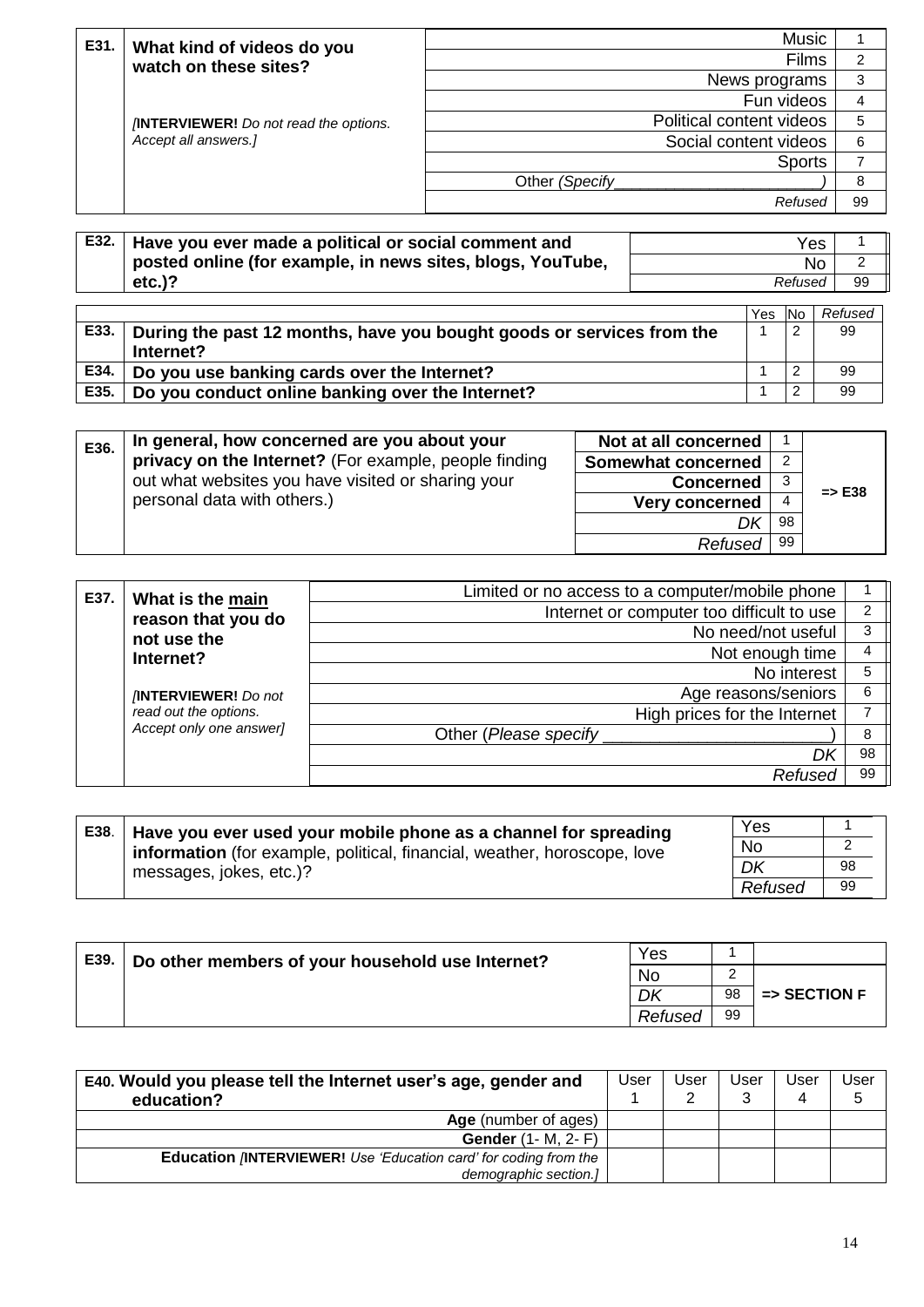## **SECTION F. DEMOGRAPHICS**

## **"Thank you for your cooperation. Only a few questions remain for statistical purposes".**

| F1. | What is the highest<br>level of education | No primary education or have (either complete or incomplete) primary education [1-<br>$4th$ grades] |    |
|-----|-------------------------------------------|-----------------------------------------------------------------------------------------------------|----|
|     | you received?                             | Incomplete secondary education [5-9th grades]                                                       | 2  |
|     |                                           | Complete secondary education [10/11th grades]                                                       | 3  |
|     |                                           | Secondary technical education                                                                       | 4  |
|     |                                           | Incomplete higher education [1-3 <sup>rd</sup> grades]                                              | 5  |
|     |                                           | Completed higher education [BA/MA].                                                                 | 6  |
|     |                                           | Post-graduate degree [PhD/aspirantura]                                                              |    |
|     |                                           | Refused                                                                                             | 99 |

| F2. | How will you assess your<br>knowledge of these<br>languages? | <b>Advanced</b> | <b>Interme</b><br>diate | <b>Beginner</b> | No basic<br>knowledge | Unable to assess | Refus<br>ed |
|-----|--------------------------------------------------------------|-----------------|-------------------------|-----------------|-----------------------|------------------|-------------|
|     | Russian                                                      |                 |                         |                 |                       |                  | 99          |
|     | <b>English</b>                                               |                 |                         |                 |                       |                  | 99          |

| F3. | What is your current marital status? | Single, never married |    |
|-----|--------------------------------------|-----------------------|----|
|     |                                      | <b>Married</b>        |    |
|     |                                      | <b>Divorced</b>       |    |
|     |                                      | Widowed               |    |
|     |                                      | Refused               | 99 |

| F4. | [Show card]                           | Full time employed                   |    |
|-----|---------------------------------------|--------------------------------------|----|
|     |                                       | Part time employed                   | 2  |
|     | What is your current main occupation? | Self-employed                        | 3  |
|     |                                       | Unemployed and looking for a job     | 4  |
|     |                                       | Unemployed and not looking for a job | 5  |
|     |                                       | Retired                              | 6  |
|     |                                       | Student/pupil                        |    |
|     |                                       | Housewife                            | 8  |
|     |                                       | Other (Specify                       |    |
|     |                                       | Refused                              | 99 |

| F <sub>5</sub> . | [Show card]                                                             | Money is not enough for food                                                                                               |    |
|------------------|-------------------------------------------------------------------------|----------------------------------------------------------------------------------------------------------------------------|----|
|                  |                                                                         | Money is enough for the food, but not for clothes                                                                          | 2  |
|                  | <b>Please look at this</b><br>card and tell me the<br>answer which best | Money is enough for food and clothes, but it is not enough for buying expensive<br>things such as a TV and washing machine | 3  |
|                  | reflects the current<br>financial situation of                          | We can afford some expensive goods (e.g., TV set or washing machine)                                                       | 4  |
|                  | your                                                                    | We can afford expensive goods, to have summer vacation, to buy a car, but we<br>can not buy an apartment                   | 5  |
|                  | family/household?                                                       | We can buy even an apartment                                                                                               | 6  |
|                  |                                                                         | Dk                                                                                                                         | 98 |
|                  |                                                                         | Refused                                                                                                                    | 99 |

| F6. | [Show card]                          |                               | Have at home |
|-----|--------------------------------------|-------------------------------|--------------|
|     |                                      | TV set                        |              |
|     | Which of the appliances below do you | Satellite TV antenna/Cable TV |              |
|     | have that work properly?             | Radio                         | 3            |
|     |                                      | Radio in the car              | 4            |
|     |                                      | Videotape recorder/DVD player | 5            |
|     |                                      | Computer                      | 6            |
|     |                                      | Internet connection           |              |
|     |                                      | Mobile phone                  | 8            |
|     |                                      | All                           | 9            |
|     |                                      | None                          | 10           |
|     |                                      | DK                            | 98           |